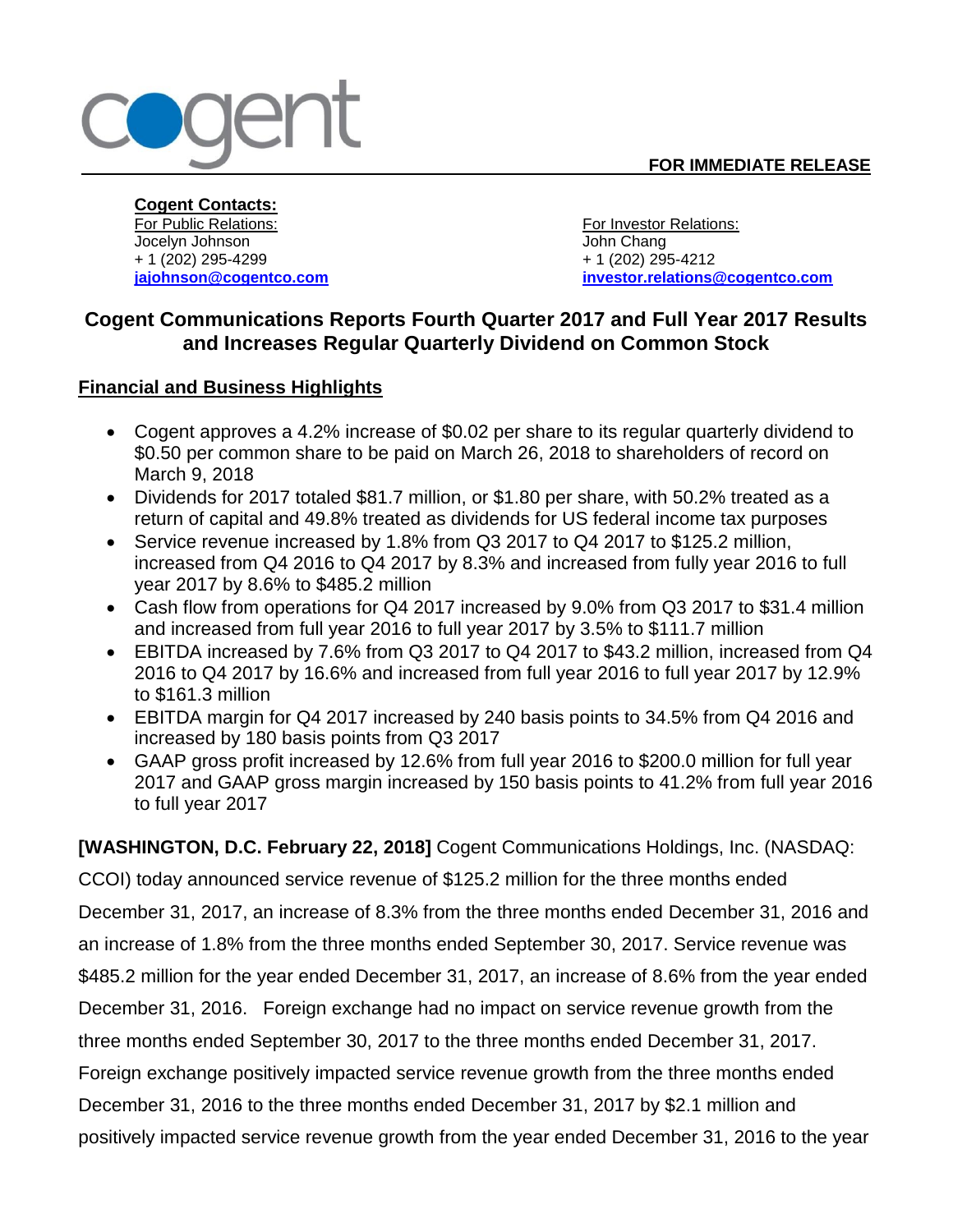ended December 31, 2017 by \$1.9 million. On a constant currency basis, service revenue grew by 1.8% from the three months ended September 30, 2017 to the three months ended December 31, 2017, grew by 6.6% from the three months ended December 31, 2016 to the three months ended December 31, 2017 and grew by 8.1% from the year ended December 31, 2016 to the year ended December 31, 2017.

On-net service is provided to customers located in buildings that are physically connected to Cogent's network by Cogent facilities. On-net revenue was \$89.4 million for the three months ended December 31, 2017; an increase of 1.7% from the three months ended September 30, 2017 and an increase of 7.0% over the three months ended December 31, 2016. On-net revenue was \$346.4 million for the year ended December 31, 2017; an increase of 7.1% over the year ended December 31, 2016.

Off-net customers are located in buildings directly connected to Cogent's network using other carriers' facilities and services to provide the last mile portion of the link from the customers' premises to Cogent's network. Off-net revenue was \$35.7 million for the three months ended December 31, 2017; an increase of 2.3% over the three months ended September 30, 2017 and an increase of 11.9% over the three months ended December 31, 2016. Off-net revenue was \$137.9 million for the year ended December 31, 2017; an increase of 12.7% over the year ended December 31, 2016.

GAAP gross profit is defined as total service revenue less network operations expense, depreciation and amortization and equity based compensation included in network operations expense. GAAP gross margin is defined as GAAP gross profit divided by total service revenue. GAAP gross profit increased by 14.4% from the three months ended December 31, 2016 to \$52.0 million for the three months ended December 31, 2017 and increased by 3.4% from the three months ended September 30, 2017. GAAP gross profit increased by 12.6% from the year ended December 31, 2016 to \$200.0 million for the year ended December 31, 2017. GAAP gross margin was 41.5% for the three months ended December 31, 2017, 39.3% for the three months ended December 31, 2016 and 40.9% for the three months ended September 30, 2017. GAAP gross margin was 41.2% for the year ended December 31, 2017, and 39.7% for the year ended December 31, 2016. Excise taxes, including Universal Service Fund fees, recorded on a gross basis and included in service revenue and cost of network operations expense were \$2.9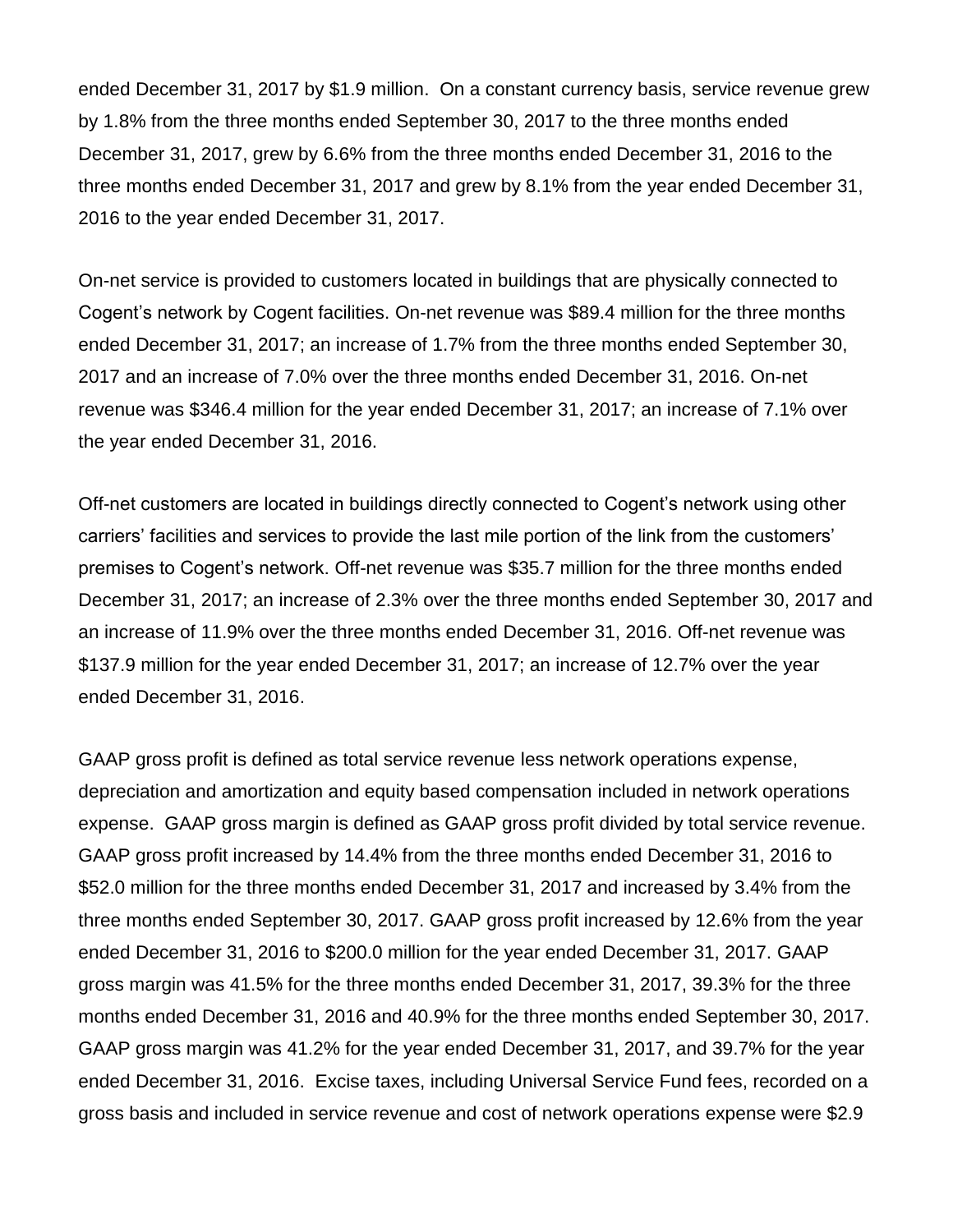million for the three months ended December 31, 2017, \$2.7 million for the three months ended September 30, 2017, \$2.5 million for the three months ended December 31, 2016, \$9.1 million for the year ended December 31, 2016 and \$10.9 million for the year ended December 31, 2017.

Non-GAAP gross profit represents service revenue less network operations expense, excluding equity-based compensation and amounts shown separately (depreciation and amortization expense). Non-GAAP gross margin is defined as non-GAAP gross profit divided by total service revenue. Non-GAAP gross profit increased by 8.9% from the three months ended December 31, 2016 to \$71.5 million for the three months ended December 31, 2017 and increased by 2.8% from the three months ended September 30, 2017. Non-GAAP gross profit increased by 9.1% from the year ended December 31, 2016 to \$276.5 million for the year ended December 31, 2017. Non-GAAP gross profit margin was 57.1% for the three months ended December 31, 2017, 56.8% for the three months ended December 31, 2016 and 56.6% for the three months ended September 30, 2017. Non-GAAP gross margin was 57.0% for the year ended December 31, 2017, and 56.7% for the year ended December 31, 2016.

Cash flow from operating activities decreased by 7.4% from the three months ended December 31, 2016 to \$31.4 million for the three months ended December 31, 2017 and increased by 9.0% from the three months ended September 30, 2017. Cash flow from operating activities increased by 3.5% from the year ended December 31, 2016 to \$111.7 million for the year ended December 31, 2017.

Earnings before interest, taxes, depreciation and amortization (EBITDA) increased by 16.6% from the three months ended December 31, 2016 to \$43.2 million for the three months ended December 31, 2017 and increased by 7.6% from the three months ended September 30, 2017. Earnings before interest, taxes, depreciation and amortization (EBITDA) increased by 12.9% from the year ended December 31, 2016 to \$161.3 million for the year ended December 31, 2017. EBITDA margin was 34.5% for the three months ended December 31, 2017, 32.1% for the three months ended December 31, 2016 and 32.7% for the three months ended September 30, 2017. EBITDA margin was 33.2% for the year ended December 31, 2017 and 32.0% for the year ended December 31, 2016.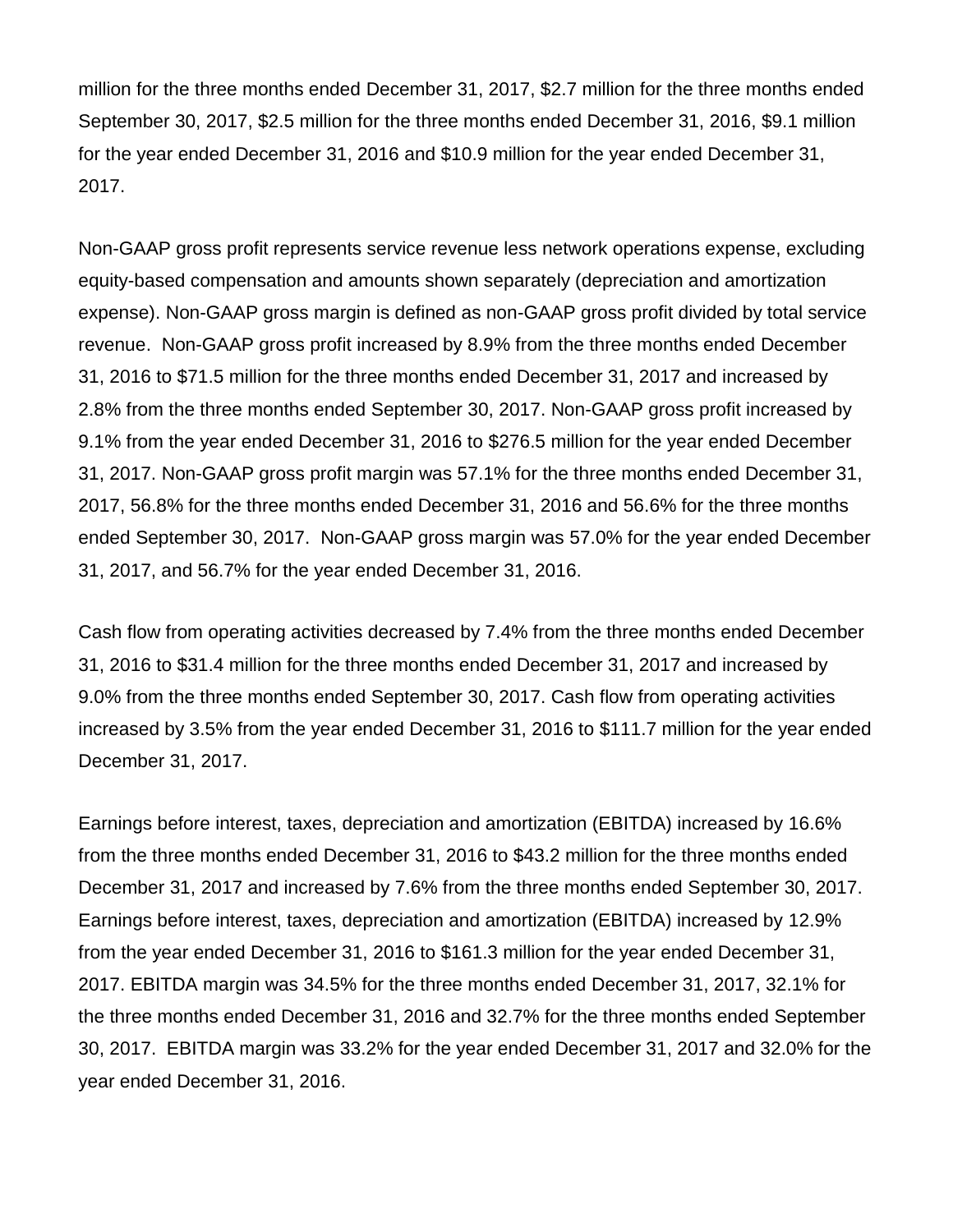EBITDA, as adjusted, increased by 15.4% from the three months ended December 31, 2016 to \$43.6 million for the three months ended December 31, 2017 and increased by 7.3% from the three months ended September 30, 2017. EBITDA, as adjusted, increased by 9.7% from the year ended December 31, 2016 to \$165.1 million for the year ended December 31, 2017. EBITDA, as adjusted, margin was 34.8% for the three months ended December 31, 2017, 32.7% for the three months ended December 31, 2016 and 33.0% for the three months ended September 30, 2017. EBITDA, as adjusted, margin was 34.0% for the year ended December 31, 2017 and was 33.7% for the year ended December 31, 2016.

Basic and diluted net (loss) income per share was \$(0.14) for the three months ended December 31, 2017, \$0.09 for the three months ended December 31, 2016 and \$0.08 for the three months ended September 30, 2017. Basic and diluted net income per share was \$0.13 for the year ended December 31, 2017 and \$0.33 for the year ended December 31, 2016. The signing of the Tax Cuts and Jobs Act in December 2017 that amended the Internal Revenue Code and reduced the corporate tax rate from a maximum of 35% to a flat 21% rate increased Cogent's non-cash deferred income tax expense by approximately \$11.3 million in the three months and year ended December 31, 2017. This represents a (loss) of \$(0.25) per basic and diluted share for the three months ended December 31, 2017 a (loss) of \$(0.25) per basic and diluted share for the year ended December 31, 2017.

Total customer connections increased by 15.8% from December 31, 2016 to 71,613 as of December 31, 2017 and increased by 3.2% from September 30, 2017. On-net customer connections increased by 16.0% from December 31, 2016 to 61,334 as of December 31, 2017 and increased by 3.3% from September 30, 2017. Off-net customer connections increased by 15.8% from December 31, 2016 to 9,953 as of December 31, 2017 and increased by 2.4% from September 30, 2017.

The number of on-net buildings increased by 133 on-net buildings from December 31, 2016 to 2,506 on-net buildings as of December 31, 2017 and increased by 34 on-net buildings from September 30, 2017.

# **Quarterly Dividend Increase Approved**

On February 21, 2018, Cogent's board approved a regular quarterly dividend of \$0.50 per common share payable on March 26, 2018 to shareholders of record on March 9, 2018. This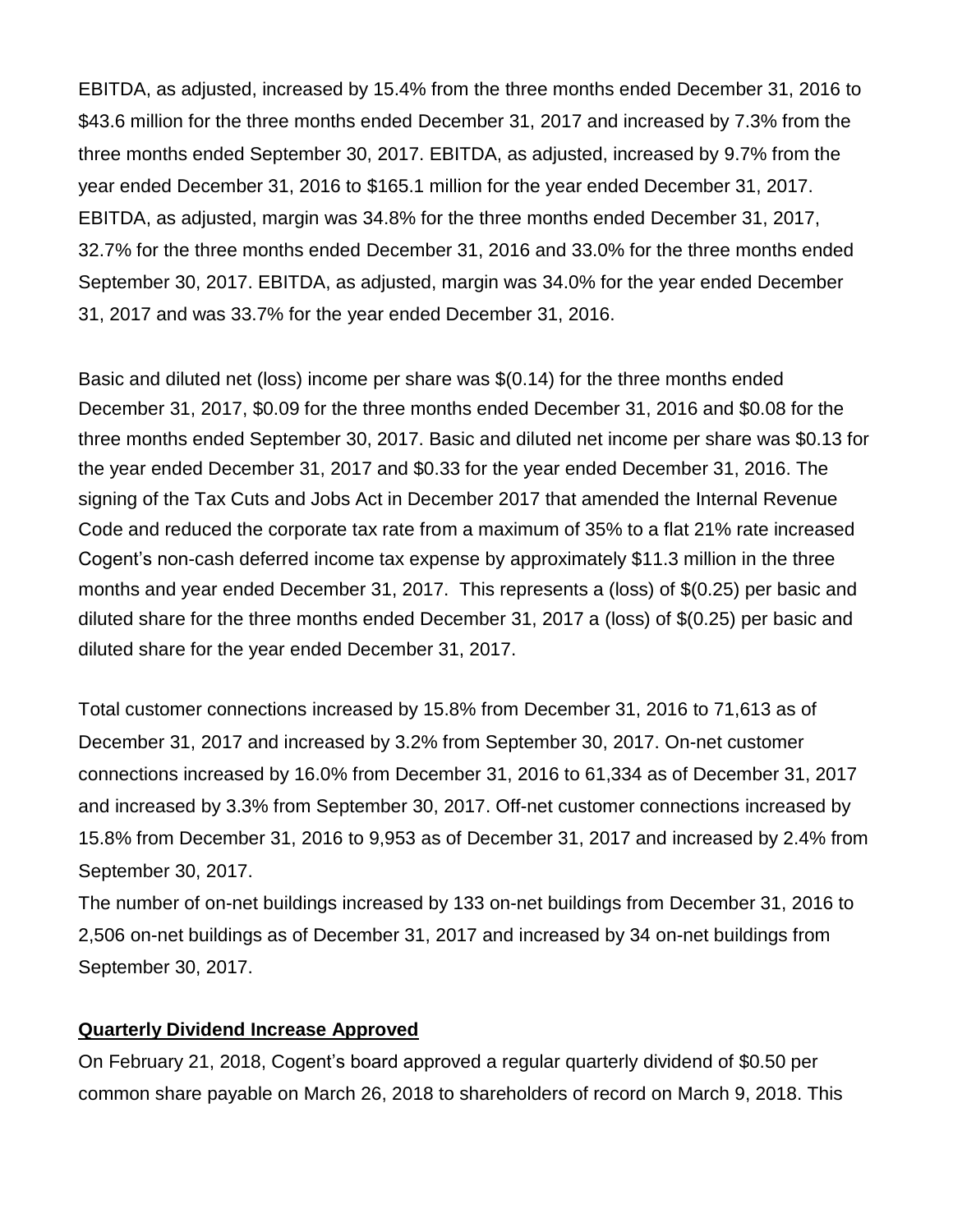first quarter 2018 regular dividend represents a 4.2% increase of \$0.02 per share from the fourth quarter 2017 regular dividend of \$0.48 per share.

The payment of any future dividends and any other returns of capital will be at the discretion of Cogent's board of directors and may be reduced, eliminated or increased and will be dependent upon Cogent's financial position, results of operations, available cash, cash flow, capital requirements, limitations under Cogent's debt indenture agreements and other factors deemed relevant by Cogent's board of directors.

# **Tax Treatment of 2017 Dividends**

Cogent paid four quarterly dividends in 2017 totaling \$81.7 million, or \$1.80 per share. The expected tax treatment of these dividends are generally that 50.2% are treated as a return of capital and 49.8% are generally treated as dividends for United States federal income tax purposes. While the above information includes general statements about the tax classification of dividends paid on Cogent common stock, these statements do not constitute tax advice. The taxation of corporate distributions can be complex, and stockholders are encouraged to consult their tax advisers to determine what impact the above information may have on their specific tax situation.

# **Conference Call and Website Information**

Cogent will host a conference call with financial analysts at 8:30 a.m. (ET) on February 22, 2018 to discuss Cogent's operating results for the fourth quarter of 2017 and full year 2017 and to discuss Cogent's expectations for full year 2018. Investors and other interested parties may access a live audio webcast of the earnings call in the "Events" section of Cogent's website at [www.cogentco.com/events.](http://www.cogentco.com/events) A replay of the webcast, together with the press release, will be available on the website following the earnings call.

# **About Cogent Communications**

Cogent Communications (NASDAQ: CCOI) is a multinational, Tier 1 facilities-based ISP. Cogent specializes in providing businesses with high speed Internet access, Ethernet transport, and colocation services. Cogent's facilities-based, all-optical IP network backbone provides services in over 195 markets globally.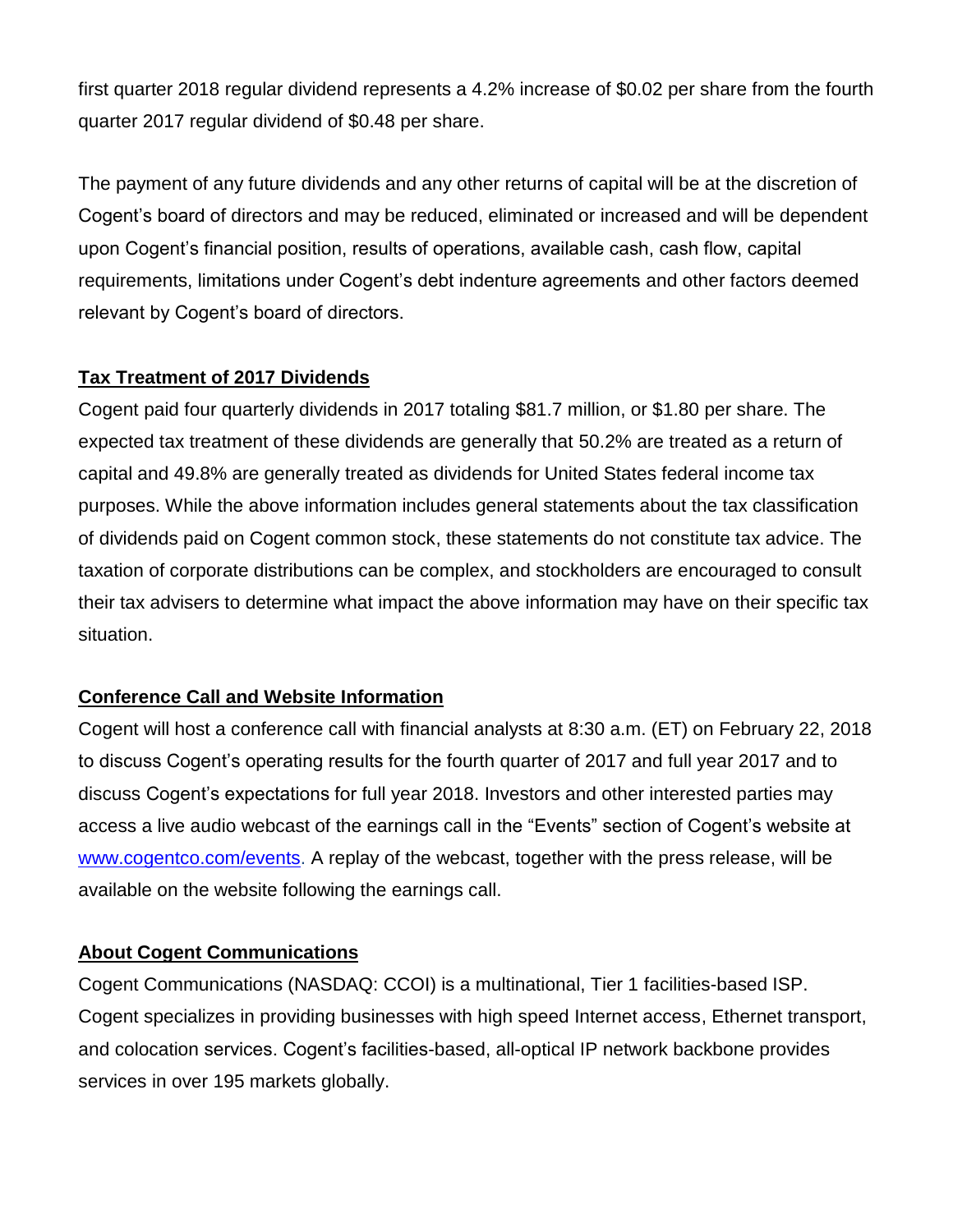Cogent Communications is headquartered at 2450 N Street, NW, Washington, D.C. 20037. For more information, visit www.cogentco.com. Cogent Communications can be reached in the United States at (202) 295-4200 or via email at [info@cogentco.com.](mailto:info@cogentco.com)

# # #

|                                                                                                     |           | <b>Summary of Financial and Operational Results</b> |           |           |           |           |           |           |  |  |  |  |  |
|-----------------------------------------------------------------------------------------------------|-----------|-----------------------------------------------------|-----------|-----------|-----------|-----------|-----------|-----------|--|--|--|--|--|
|                                                                                                     | Q1 2016   | Q2 2016                                             | Q3 2016   | Q4 2016   | Q1 2017   | Q2 2017   | Q3 2017   | Q4 2017   |  |  |  |  |  |
| Metric (\$ in 000's, except<br>share and per share data) -<br>unaudited                             |           |                                                     |           |           |           |           |           |           |  |  |  |  |  |
| <b>On-Net revenue</b>                                                                               | \$78,705  | \$79,539                                            | \$81,846  | \$83,511  | \$83,586  | \$85,586  | \$87,898  | \$89,374  |  |  |  |  |  |
| % Change from previous Qtr.                                                                         | 2.9%      | 1.1%                                                | 2.9%      | 2.0%      | 0.1%      | 2.4%      | 2.7%      | 1.7%      |  |  |  |  |  |
| <b>Off-Net revenue</b>                                                                              | \$29,356  | \$30,149                                            | \$30,972  | \$31,861  | \$33,386  | \$33,980  | \$34,865  | \$35,662  |  |  |  |  |  |
| % Change from previous Qtr.                                                                         | 3.3%      | 2.7%                                                | 2.7%      | 2.9%      | 4.8%      | 1.8%      | 2.6%      | 2.3%      |  |  |  |  |  |
| Non-Core revenue (1)                                                                                | \$230     | \$267                                               | \$239     | \$224     | \$231     | \$211     | \$206     | \$190     |  |  |  |  |  |
| % Change from previous Qtr.                                                                         | $-5.3%$   | 16.1%                                               | $-10.5%$  | $-6.3%$   | 3.1%      | $-8.7%$   | $-2.4%$   | $-7.8%$   |  |  |  |  |  |
| Service revenue - total                                                                             | \$108.291 | \$109,955                                           | \$113,057 | \$115,596 | \$117,203 | \$119,777 | \$122,969 | \$125,226 |  |  |  |  |  |
| % Change from previous Qtr.                                                                         | 3.0%      | 1.5%                                                | 2.8%      | 2.2%      | 1.4%      | 2.2%      | 2.7%      | 1.8%      |  |  |  |  |  |
| <b>Constant currency total</b><br>revenue quarterly growth<br>rate - sequential quarters (4)        | 3.0%      | 0.9%                                                | 3.1%      | 2.9%      | 1.6%      | 1.7%      | 1.2%      | 1.8%      |  |  |  |  |  |
| <b>Constant currency total</b><br>revenue quarterly growth<br>rate - year over year quarters<br>(4) | 12.2%     | 11.1%                                               | 9.7%      | 10.2%     | 8.7%      | 9.6%      | 7.7%      | 6.6%      |  |  |  |  |  |
| <b>Network operations</b><br>expenses (2)                                                           | \$47,156  | \$47,727                                            | \$48,666  | \$49,943  | \$50,551  | \$50,974  | \$53,405  | \$53,745  |  |  |  |  |  |
| % Change from previous Qtr.                                                                         | 3.2%      | 1.2%                                                | 2.0%      | 2.6%      | 1.2%      | 0.8%      | 4.8%      | 0.6%      |  |  |  |  |  |
| GAAP gross profit (3)                                                                               | \$43,261  | \$43,479                                            | \$45,426  | \$45,434  | \$48,003  | \$49,765  | \$50,238  | \$51,964  |  |  |  |  |  |
| % Change from previous Qtr.                                                                         | 4.7%      | 0.5%                                                | 4.5%      | 0.0%      | 5.7%      | 3.7%      | 1.0%      | 3.4%      |  |  |  |  |  |
| GAAP gross margin (3)                                                                               | 39.9%     | 39.5%                                               | 40.2%     | 39.3%     | 41.0%     | 41.5%     | 40.9%     | 41.5%     |  |  |  |  |  |
| Non-GAAP gross profit (4) (6)                                                                       | \$61,135  | \$62,228                                            | \$64,391  | \$65,653  | \$66,652  | \$68,803  | \$69,564  | \$71,481  |  |  |  |  |  |
| % Change from previous Qtr.                                                                         | 2.8%      | 1.8%                                                | 3.5%      | 2.0%      | 1.5%      | 3.2%      | 1.1%      | 2.8%      |  |  |  |  |  |
| Non-GAAP gross margin (4)<br>(6)                                                                    | 56.5%     | 56.6%                                               | 57.0%     | 56.8%     | 56.9%     | 57.4%     | 56.6%     | 57.1%     |  |  |  |  |  |
| Selling, general and<br>administrative expenses (5)                                                 | \$27,472  | \$27,278                                            | \$27,220  | \$28,576  | \$28,925  | \$28,704  | \$29,360  | \$28,238  |  |  |  |  |  |

# **COGENT COMMUNICATIONS HOLDINGS, INC., AND SUBSIDIARIES**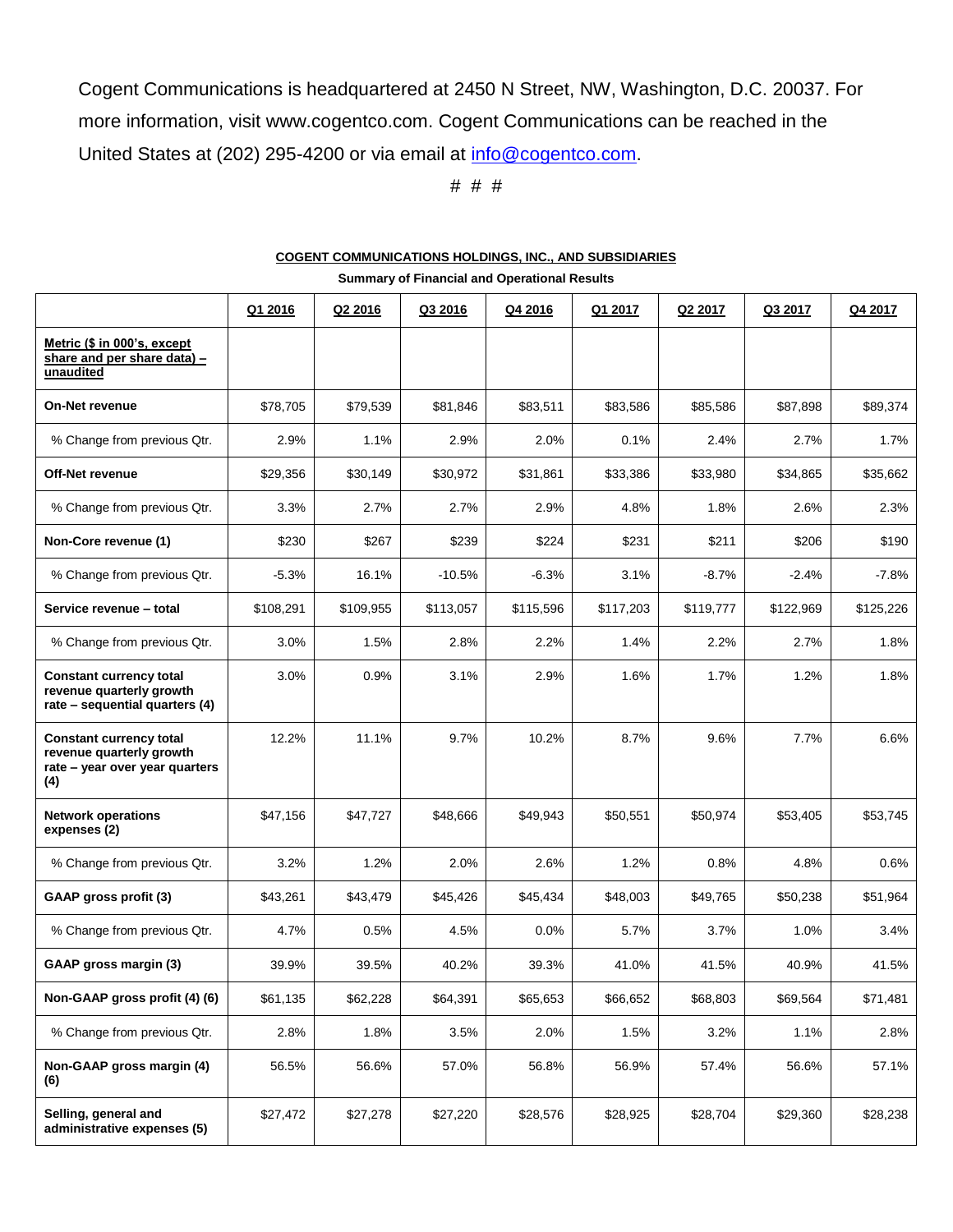| % Change from previous Qtr.                     | 11.1%      | $-0.7%$    | $-0.2%$    | 5.0%       | 1.2%       | $-0.8%$    | 2.3%       | $-3.8%$    |
|-------------------------------------------------|------------|------------|------------|------------|------------|------------|------------|------------|
| <b>Depreciation and</b><br>amortization expense | \$17,753   | \$18,604   | \$18,804   | \$20,073   | \$18,538   | \$18.897   | \$19,147   | \$19,344   |
| % Change from previous Qtr.                     | $-1.4%$    | 4.8%       | 1.1%       | 6.7%       | $-7.6%$    | 1.9%       | 1.3%       | 1.0%       |
| <b>Equity-based compensation</b><br>expense     | \$2,181    | \$2,687    | \$2,991    | \$2,876    | \$2,647    | \$3,225    | \$3,734    | \$3,684    |
| % Change from previous Qtr.                     | $-15.2%$   | 23.2%      | 11.3%      | $-3.8%$    | $-8.0%$    | 21.8%      | 15.8%      | $-1.3%$    |
| <b>Operating income</b>                         | \$15,675   | \$17,511   | \$16,063   | \$14,795   | \$18,666   | \$19,000   | \$17,891   | \$20,534   |
| % Change from previous Qtr.                     | $-3.1%$    | 11.7%      | $-8.3%$    | $-7.9%$    | 26.2%      | 1.8%       | $-5.8%$    | 14.8%      |
| Interest expense                                | \$10,065   | \$10,243   | \$9,891    | \$10,602   | \$11,891   | \$12,090   | \$12,266   | \$12,222   |
| % Change from previous Qtr.                     | $-2.1%$    | 1.8%       | $-3.4%$    | 7.2%       | 12.2%      | 1.7%       | 1.5%       | $-0.4%$    |
| Net income (loss)                               | \$3,354    | \$4,224    | \$3,459    | \$3,892    | \$4,136    | \$4,317    | \$3,650    | \$(6,227)  |
| Basic net income (loss) per<br>common share     | \$0.08     | \$0.09     | \$0.08     | \$0.09     | \$0.09     | \$0.10     | \$0.08     | \$(0.14)   |
| Diluted net income (loss) per<br>common share   | \$0.08     | \$0.09     | \$0.08     | \$0.09     | \$0.09     | \$0.10     | \$0.08     | \$(0.14)   |
| Weighted average common<br>shares - basic       | 44,402,640 | 44,491,899 | 44,574,583 | 44,577,826 | 44,649,645 | 44,717,372 | 44,767,163 | 44,844,469 |
| % Change from previous Qtr.                     | 0.2%       | 0.2%       | 0.2%       | 0.0%       | 0.2%       | 0.2%       | 0.1%       | 0.2%       |
| Weighted average common<br>shares - diluted     | 44,593,710 | 44,757,494 | 44,816,860 | 44,803,782 | 44,917,014 | 44,988,655 | 45,118,607 | 44,844,469 |
| % Change from previous Qtr.                     | 0.2%       | 0.4%       | 0.1%       | 0.0%       | 0.3%       | 0.2%       | 0.3%       | $-0.6%$    |
| EBITDA (6)                                      | \$33,663   | \$34,950   | \$37,171   | \$37,077   | \$37,727   | \$40,099   | \$40,204   | \$43,243   |
| % Change from previous Qtr.                     | $-3.1%$    | 3.8%       | 6.4%       | $-0.3%$    | 1.8%       | 6.3%       | 0.3%       | 7.6%       |
| <b>EBITDA</b> margin                            | 31.1%      | 31.8%      | 32.9%      | 32.1%      | 32.2%      | 33.5%      | 32.7%      | 34.5%      |
| Gains on asset related<br>transactions          | \$1,946    | \$4,439    | \$687      | \$667      | \$2,124    | \$1,023    | \$397      | \$319      |
| EBITDA, as adjusted (6)                         | \$35,609   | \$39,389   | \$37,858   | \$37,744   | \$39,851   | \$41,122   | \$40,601   | \$43,562   |
| % Change from previous Qtr.                     | $-3.1%$    | 10.6%      | $-3.9%$    | $-0.3%$    | 5.6%       | 3.2%       | $-1.3%$    | 7.3%       |
| EBITDA, as adjusted, margin                     | 32.9%      | 35.8%      | 33.5%      | 32.7%      | 34.0%      | 34.3%      | 33.0%      | 34.8%      |
| Fees - net neutrality                           | \$493      | \$1,036    | \$1,315    | \$432      | \$2        | \$188      | \$824      | \$260      |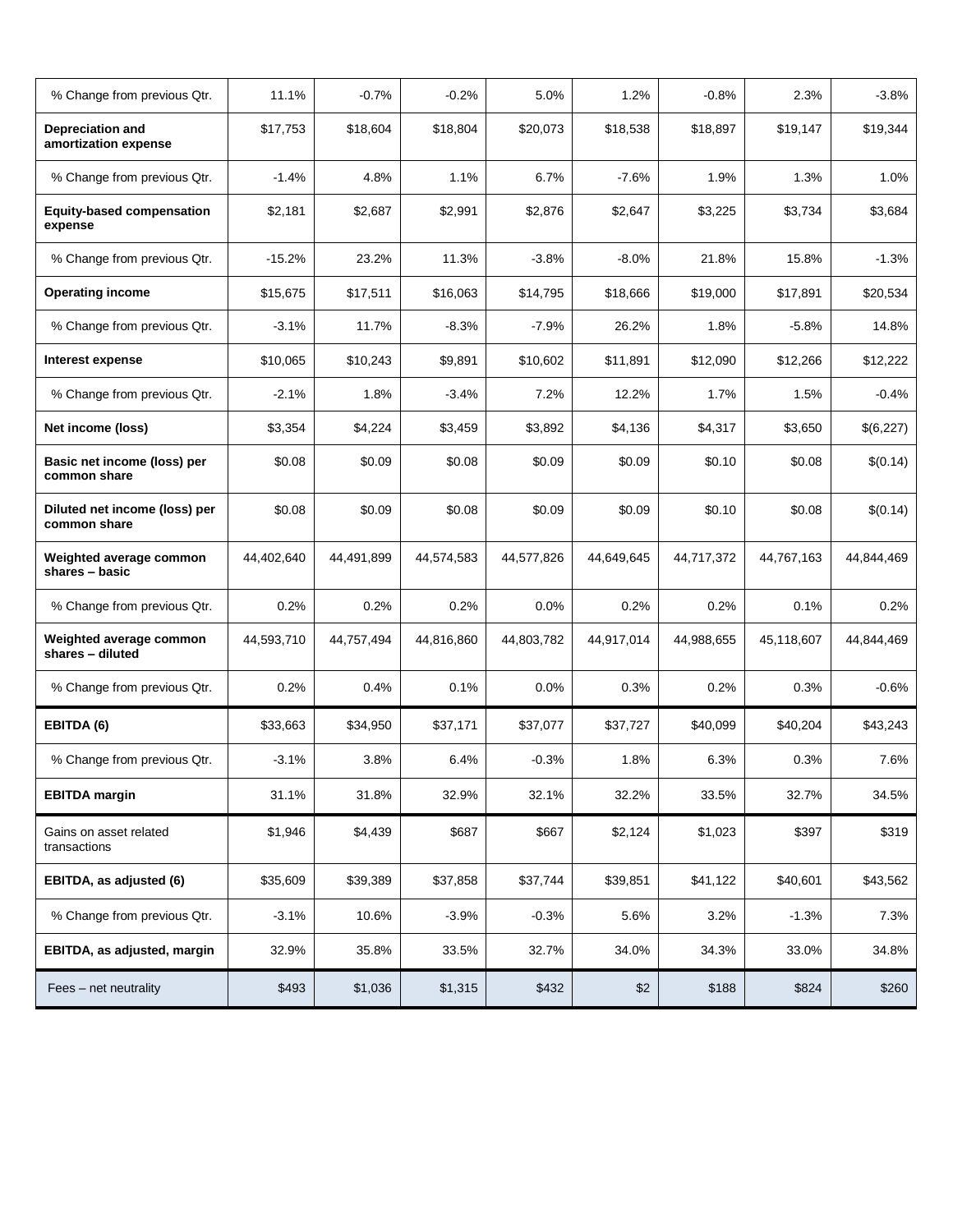| Net cash provided by<br>operating activities            | \$27,557        | \$23,698        | \$22,833    | \$33,879    | \$23,514        | \$28,045    | \$28,783        | \$31,360        |
|---------------------------------------------------------|-----------------|-----------------|-------------|-------------|-----------------|-------------|-----------------|-----------------|
| % Change from previous Qtr.                             | 25.3%           | $-14.0%$        | $-3.7%$     | 48.4%       | $-30.6%$        | 19.3%       | 2.6%            | 9.0%            |
| <b>Capital expenditures</b>                             | \$15,034        | \$14,260        | \$8,745     | \$7,195     | \$12,249        | \$12,007    | \$10,927        | \$10,618        |
| % Change from previous Qtr.                             | 203.0%          | $-5.1%$         | $-38.7%$    | $-17.7%$    | 70.2%           | $-2.0%$     | $-9.0%$         | $-2.8%$         |
| Principal payments on<br>capital leases                 | \$3,369         | \$3,935         | \$2,354     | \$2,808     | \$3,854         | \$2,194     | \$3,320         | \$1,833         |
| % Change from previous Qtr.                             | 2.9%            | 16.8%           | $-40.2%$    | 19.3%       | 37.3%           | $-43.1%$    | 51.3%           | $-44.8%$        |
| Dividends paid                                          | \$16,171        | \$16,671        | \$17,169    | \$18,199    | \$18,999        | \$19,946    | \$20,879        | \$21,833        |
| <b>Purchases of common stock</b>                        | $\mathsf{\$}$ . | $\mathsf{\$}$ . | \$1,666     | \$2,826     | $\mathsf{\$}$ . | \$1,829     | $\mathsf{\$}$ . | $\mathsf{\$}$ - |
| <b>Gross Leverage Ratio</b>                             | 4.39            | 3.94            | 3.89        | 4.73        | 4.64            | 4.62        | 4.57            | 4.44            |
| <b>Net Leverage Ratio</b>                               | 2.97            | 2.88            | 2.90        | 2.90        | 2.94            | 2.98        | 3.00            | 2.94            |
| <b>Customer Connections - end</b><br>of period          |                 |                 |             |             |                 |             |                 |                 |
| On-Net                                                  | 47,252          | 49,243          | 51,079      | 52,874      | 54,805          | 57,307      | 59,357          | 61,334          |
| % Change from previous Qtr.                             | 3.9%            | 4.2%            | 3.7%        | 3.5%        | 3.7%            | 4.6%        | 3.6%            | 3.3%            |
| Off-Net                                                 | 7,654           | 7,971           | 8,259       | 8,598       | 9,055           | 9,355       | 9,724           | 9,953           |
| % Change from previous Qtr.                             | 5.2%            | 4.1%            | 3.6%        | 4.1%        | 5.3%            | 3.1%        | 4.2%            | 2.4%            |
| Non-Core (1)                                            | 450             | 349             | 386         | 350         | 383             | 340         | 336             | 326             |
| % Change from previous Qtr.                             | 12.5%           | $-22.4%$        | 10.6%       | $-9.3%$     | 9.4%            | $-11.2%$    | $-1.2%$         | $-3.0%$         |
| Total customer connections                              | 55,356          | 57,563          | 59,724      | 61,822      | 64,243          | 66,982      | 69,417          | 71,613          |
| % Change from previous Qtr.                             | 4.1%            | 4.0%            | 3.8%        | 3.5%        | 3.9%            | 4.3%        | 3.6%            | 3.2%            |
| On-Net Buildings - end of<br>period                     |                 |                 |             |             |                 |             |                 |                 |
| Multi-Tenant office buildings                           | 1,545           | 1,560           | 1,577       | 1,592       | 1,601           | 1,618       | 1,635           | 1,653           |
| Carrier neutral data center<br>buildings                | 675             | 686             | 706         | 729         | 752             | 767         | 784             | 800             |
| Cogent data centers                                     | 51              | 51              | 51          | 52          | 53              | 53          | 53              | 53              |
| Total on-net buildings                                  | 2,271           | 2,297           | 2,334       | 2,373       | 2,406           | 2,438       | 2,472           | 2,506           |
| Square feet - multi-tenant<br>office buildings - on-net | 834, 341, 216   | 840,042,330     | 847,266,071 | 858,958,167 | 864,432,176     | 872,293,092 | 881, 184, 145   | 893,580,297     |
| Network - end of period                                 |                 |                 |             |             |                 |             |                 |                 |
| Intercity route miles                                   | 56,183          | 56,183          | 56,684      | 57,213      | 57,213          | 57,403      | 57,403          | 57,403          |
| Metro fiber miles                                       | 28,316          | 28,874          | 29,326      | 29,536      | 30,190          | 30,516      | 31,071          | 31,254          |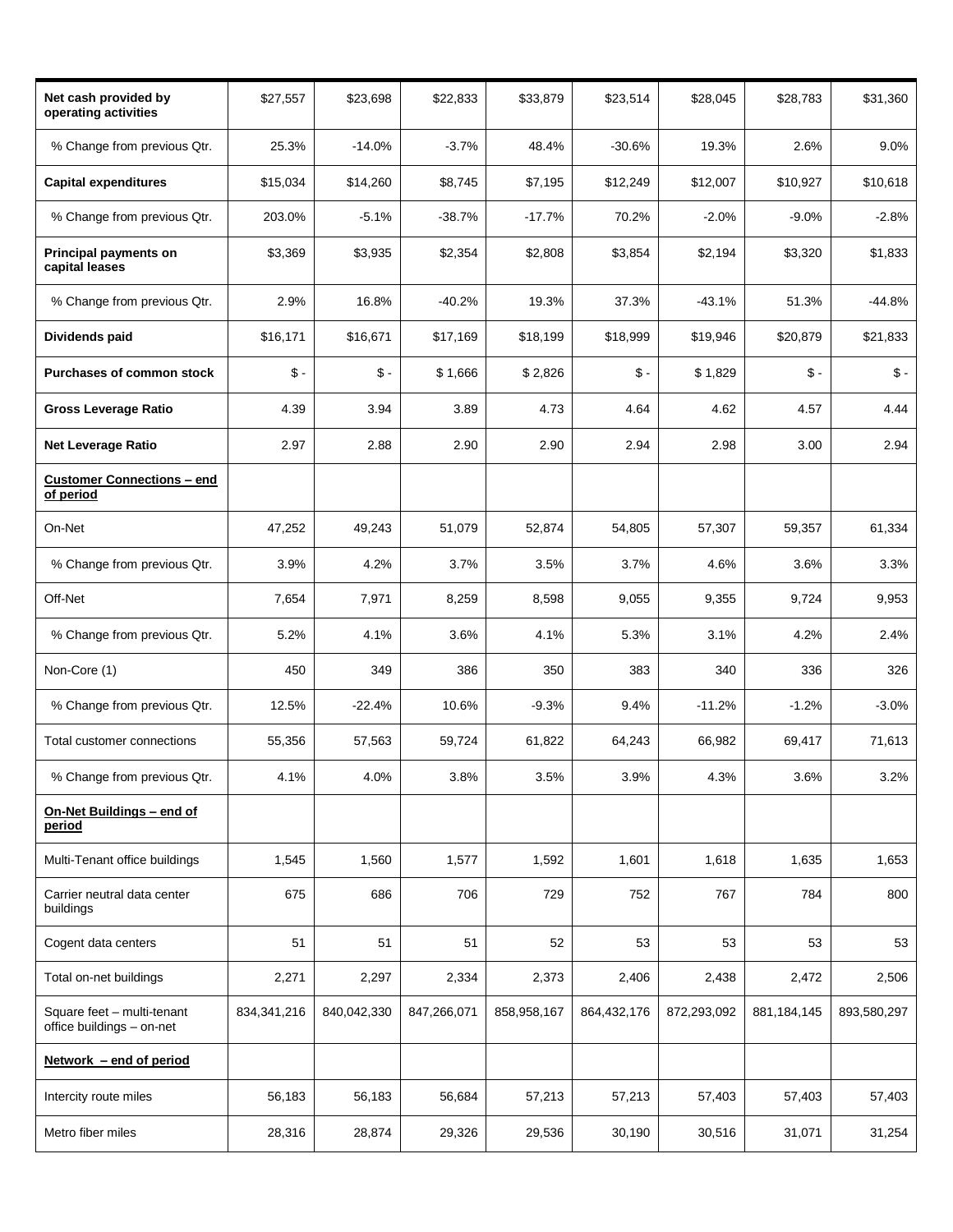| Connected networks - AS's                                                                 | 5,617 | 5,700 | 5,834 | 5,927 | 5,949 | 5,983 | 6,076 | 6,152 |
|-------------------------------------------------------------------------------------------|-------|-------|-------|-------|-------|-------|-------|-------|
| Headcount - end of period                                                                 |       |       |       |       |       |       |       |       |
| Sales force - quota bearing                                                               | 398   | 397   | 394   | 422   | 432   | 434   | 444   | 455   |
| Sales force - total                                                                       | 517   | 519   | 516   | 542   | 554   | 559   | 565   | 574   |
| Total employees                                                                           | 855   | 854   | 858   | 887   | 900   | 909   | 919   | 929   |
| Sales rep productivity – units<br>per full time equivalent sales<br>rep ("FTE") per month | 6.3   | 5.9   | 5.7   | 6.1   | 6.1   | 6.5   | 5.7   | 5.8   |
| FTE - sales reps                                                                          | 373   | 373   | 377   | 384   | 416   | 410   | 420   | 429   |

- (1) Consists of legacy services of companies whose assets or businesses were acquired by Cogent, primarily including voice services (only provided in Toronto, Canada).
- (2) Network operations expense excludes equity-based compensation expense of \$121, \$145, \$161, \$146, \$111, \$141, \$179 and \$173 in the three month periods ended March 31, 2016 through December 31, 2017, respectively. Network operations expense includes excise taxes, including Universal Service Fund fees of \$2,003, \$2,156, \$2,362, \$2,549, \$2,604, \$2,672, \$2,691 and \$2,943 in the three month periods ended March 31, 2016 through December 31, 2017, respectively.
- (3) GAAP gross profit is defined as total service revenue less network operations expense, depreciation and amortization and equity based compensation included in network operations expense. GAAP gross margin is defined as GAAP gross profit divided by total service revenue.
- (4) Non-GAAP gross profit represents service revenue less network operations expense, excluding equity-based compensation and amounts shown separately (depreciation expense). Non-GAAP gross margin is defined as non-GAAP gross profit divided by total service revenue. Management believes that Non-GAAP gross profit and Non-GAAP gross profit margin are relevant metrics to provide investors, as they are metrics that management uses to measure the margin available to the company after network service costs, in essence a measure of the efficiency of the Company's network.
- (5) Excludes equity-based compensation expense of \$2,060, \$2,542, \$2,830, \$2,730, \$2,536, \$3,084, \$3,555 and \$3,511 in the three month periods ended March 31, 2016 through December 31, 2017, respectively.
- (6) See schedule of non-GAAP metrics below for definitions and reconciliations to GAAP measures below.

#### **Schedules of Non-GAAP Measures**

#### **EBITDA and EBITDA, as adjusted**

EBITDA represents net cash flows from operating activities plus changes in operating assets and liabilities, cash interest expense and cash income tax expense. Management believes the most directly comparable measure to EBITDA calculated in accordance with generally accepted accounting principles in the United States, or GAAP, is cash flows provided by operating activities. The Company also believes that EBITDA is a measure frequently used by securities analysts, investors, and other interested parties in their evaluation of issuers. EBITDA, as adjusted, represents EBITDA plus net gains (losses) on asset related transactions.

The Company believes that EBITDA, and EBITDA, as adjusted, are useful measures of its ability to service debt, fund capital expenditures and expand its business. EBITDA, and EBITDA, as adjusted are an integral part of the internal reporting and planning system used by management as a supplement to GAAP financial information. EBITDA, and EBITDA, as adjusted are not recognized terms under GAAP and accordingly, should not be viewed in isolation or as a substitute for the analysis of results as reported under GAAP, but rather as a supplemental measure to GAAP. For example, these metrics are not intended to reflect the Company's free cash flow, as it does not consider certain current or future cash requirements, such as capital expenditures, contractual commitments, and changes in working capital needs, interest expenses and debt service requirements. The Company's calculations of these metrics may also differ from the calculations performed by its competitors and other companies and as such, its utility as a comparative measure is limited.

#### **EBITDA, and EBITDA, as adjusted, are reconciled to cash flows provided by operating activities in the table below.**

|                                                    | <u>Q1</u><br>2016 | <u>Q2</u><br>2016 | <u>Q3</u><br>2016 | $Q_4$<br>2016 | Year<br>2016 | $Q_1$<br>2017 | Q2<br>2017 | <u>Q3</u><br><u>2017</u> | <u>Q4</u><br>2017 | $\frac{Year}{2017}$ |
|----------------------------------------------------|-------------------|-------------------|-------------------|---------------|--------------|---------------|------------|--------------------------|-------------------|---------------------|
| $$$ in 000's) – unaudited                          |                   |                   |                   |               |              |               |            |                          |                   |                     |
| Net cash flows provided by operating<br>activities | \$27,557          | \$23,698          | \$22,833          | \$33,879      | \$107,967    | \$23,514      | \$28,045   | \$28,783                 | \$31,360          | \$111,702           |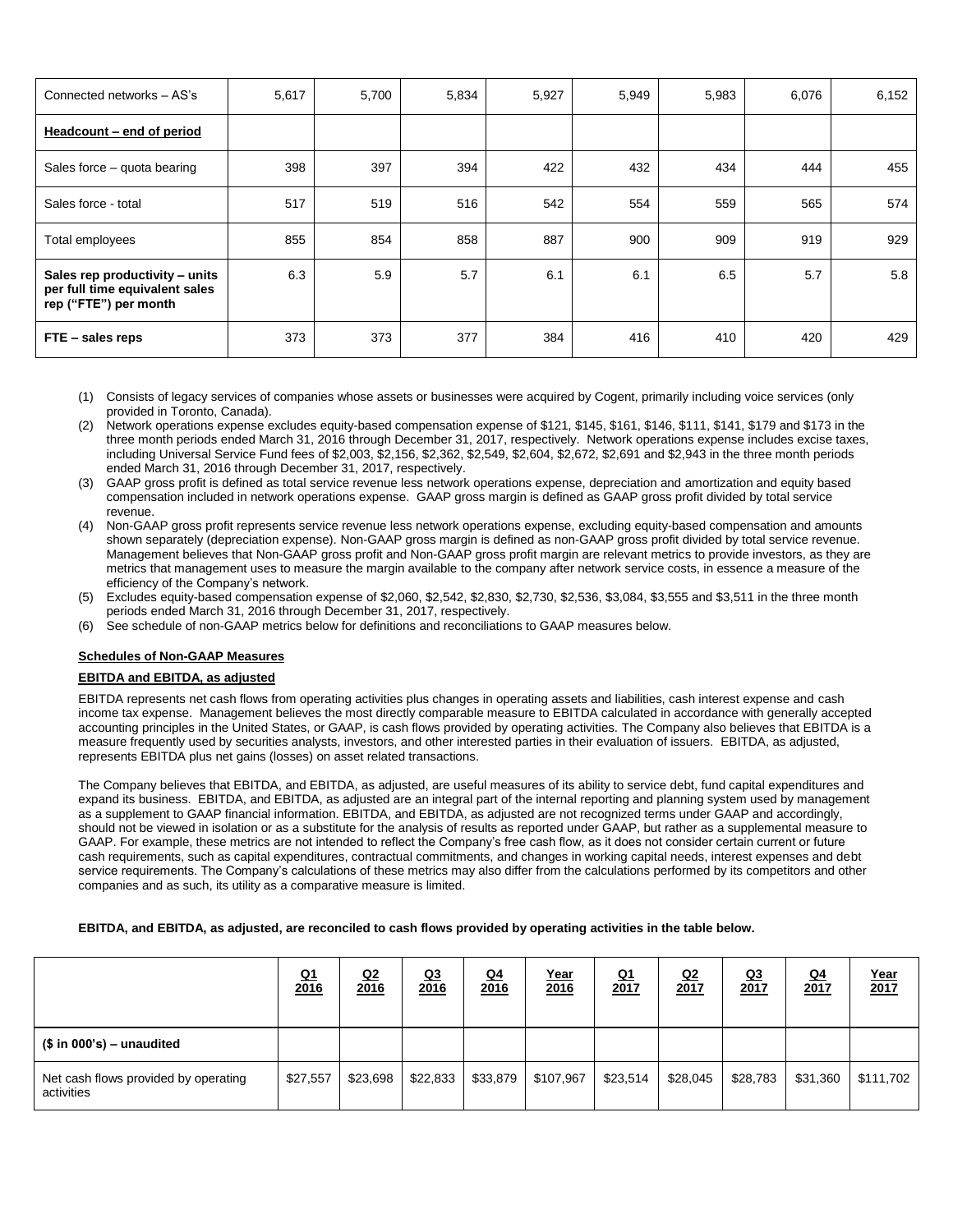| Changes in operating assets and<br>liabilities  | (3,681)  | 1,755    | 4,737    | (6,781)  | (3,968)   | 3,192    | 950      | 721      | 300      | 5,270     |
|-------------------------------------------------|----------|----------|----------|----------|-----------|----------|----------|----------|----------|-----------|
| Cash interest expense and income tax<br>expense | 9,787    | 9,497    | 9,601    | 9,979    | 38,861    | 11,021   | 11,104   | 10,700   | 11,583   | 44,300    |
| <b>EBITDA</b>                                   | \$33,663 | \$34,950 | \$37,171 | \$37,077 | \$142,860 | \$37,727 | \$40,099 | \$40,204 | \$43,243 | \$161,272 |
| PLUS: Gains on asset related<br>transactions    | 1,946    | 4,439    | 687      | 667      | 7,739     | 2,124    | 1,023    | 397      | 319      | 3,862     |
| <b>EBITDA, as adjusted</b>                      | \$35,609 | \$39,389 | \$37,858 | \$37,744 | \$150,599 | \$39,851 | \$41,122 | \$40,601 | \$43,562 | \$165,134 |
| <b>EBITDA</b> margin                            | 31.1%    | 31.8%    | 32.9%    | 32.1%    | 32.0%     | 32.2%    | 33.5%    | 32.7%    | 34.5%    | 33.2%     |
| <b>EBITDA, as adjusted, margin</b>              | 32.9%    | 35.8%    | 33.5%    | 32.7%    | 33.7%     | 34.0%    | 34.3%    | 33.0%    | 34.8%    | 34.0%     |

**Constant currency revenue is reconciled to service revenue as reported in the tables below.**

|  | Constant currency impact on revenue changes – sequential periods |  |  |  |  |  |
|--|------------------------------------------------------------------|--|--|--|--|--|
|--|------------------------------------------------------------------|--|--|--|--|--|

| $($ in 000's) - unaudited$                                | $Q_1$<br>2016 | <u>Q2</u><br>2016 | <u>Q3</u><br>2016 | <u>Q4</u><br>2016 | <u>Year</u><br>2016 | <u>Q1</u><br>2017 | <u>Q2</u><br>2017 | <u>Q3</u><br>2017 | <u>Q4</u><br>2017 | <u>Year</u><br>2017 |
|-----------------------------------------------------------|---------------|-------------------|-------------------|-------------------|---------------------|-------------------|-------------------|-------------------|-------------------|---------------------|
| Service revenue, as reported -<br>current period          | \$108,291     | \$109.955         | \$113.057         | \$115,596         | \$446.900           | \$117,203         | \$119,777         | \$122.969         | \$125,226         | \$485,175           |
| Impact of foreign currencies on<br>service revenue        | (10)          | (709)             | 273               | <u>749</u>        | 892                 | <u>195</u>        | (531)             | (1,701)           | 16                | (1, 905)            |
| Service revenue - as adjusted<br>for currency impact (1)  | \$108,281     | \$109,246         | \$113,330         | \$116,345         | \$447,792           | \$117,398         | \$119,246         | \$121,268         | \$125,242         | \$483,270           |
| Service revenue, as reported -<br>prior sequential period | \$105,177     | \$108,291         | \$109,955         | \$113,057         | \$404,234           | \$115,596         | \$117,203         | \$119,777         | \$122,969         | \$446,900           |
| Constant currency increase                                | \$3,104       | \$955             | \$3,375           | \$3,288           | \$43,558            | \$1,802           | \$2,043           | \$1,491           | \$2,273           | \$36,370            |
| Constant currency percent<br>increase                     | 3.0%          | 0.9%              | 3.1%              | 2.9%              | <u>10.8%</u>        | <u>1.6%</u>       | <u>1.7%</u>       | <u>1.2%</u>       | <u>1.8%</u>       | 8.1%                |

(1) Service revenue, as adjusted for currency impact, is determined by translating the service revenue for the current period at the average foreign currency exchange rates for the prior sequential period. The Company believes that disclosing quarterly sequential revenue growth without the impact of foreign currencies on service revenue is a useful measure of sequential revenue growth. Service revenue, as adjusted for currency impact, is an integral part of the internal reporting and planning system used by management as a supplement to GAAP financial information.

#### **Constant currency impact on revenue changes – prior year periods**

| $($ in 000's) - unaudited$                               | $Q_1$<br>2016 | <u>Q2</u><br>2016 | <u>Q3</u><br>2016 | <u>Q4</u><br>2016 | <u>Year</u><br>2016 | Q <sub>1</sub><br>2017 | <u>Q2</u><br>2017 | <u>Q3</u><br>2017 | <u>Q4</u><br>2017 | <u>Year</u><br>2017 |
|----------------------------------------------------------|---------------|-------------------|-------------------|-------------------|---------------------|------------------------|-------------------|-------------------|-------------------|---------------------|
| Service revenue, as reported<br>- current period         | \$108,291     | \$109,955         | \$113,057         | \$115,596         | \$446,900           | \$117,203              | \$119,777         | \$122,969         | \$125,226         | \$485,175           |
| Impact of foreign currencies<br>on service revenue       | 855           | (168)             | (68)              | 276               | 892                 | <u>503</u>             | <u>743</u>        | (1,257)           | (2,055)           | (1,905)             |
| Service revenue - as adjusted<br>for currency impact (2) | \$109,146     | \$109,787         | \$112,989         | \$115,872         | \$447,792           | \$117,706              | \$120,520         | \$121,712         | \$123,171         | \$483,270           |
| Service revenue, as reported<br>- prior year period      | \$97,242      | \$98,799          | \$103,017         | \$105,177         | \$404,234           | \$108,291              | \$109,955         | \$113,057         | \$115,596         | \$446,900           |
| Constant currency increase                               | \$11,904      | \$10,988          | \$9,972           | \$10,695          | \$43,558            | \$9,415                | \$10,565          | \$8,655           | \$7,575           | \$36,370            |
| Percent increase                                         | 12.2%         | <u>11.1%</u>      | 9.7%              | <b>10.2%</b>      | <u>10.8%</u>        | 8.7%                   | 9.6%              | <u>7.7%</u>       | 6.6%              | 8.1%                |

(2) Service revenue, as adjusted for currency impact, is determined by translating the service revenue for the current period at the average foreign currency exchange rates for the comparable prior year period. The Company believes that disclosing year over year revenue growth without the impact of foreign currencies on service revenue is a useful measure of revenue growth. Service revenue, as adjusted for currency impact, is an integral part of the internal reporting and planning system used by management as a supplement to GAAP financial information.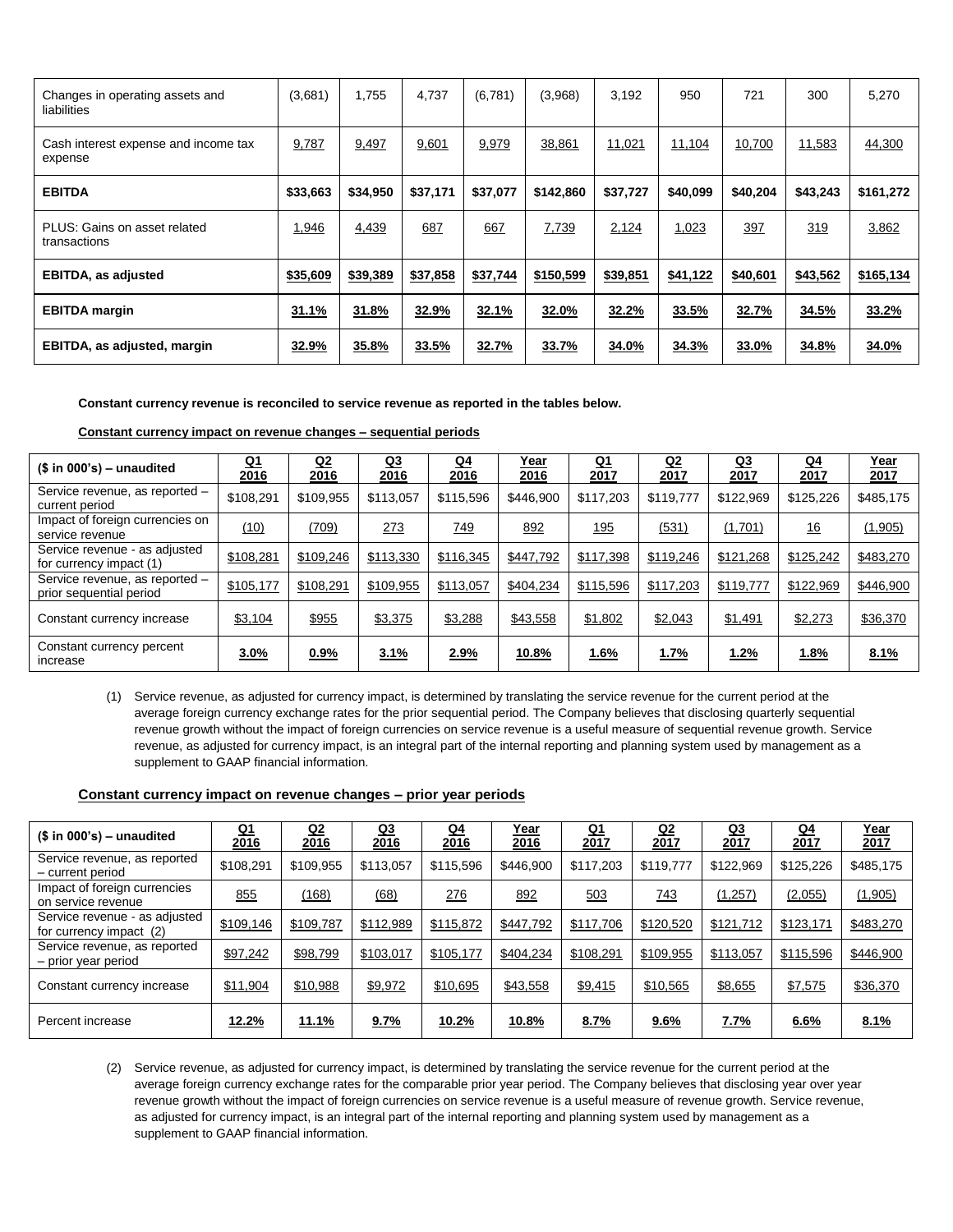#### **Non-GAAP gross profit and Non-GAAP gross margin**

**Non-GAAP gross profit and Non-GAAP gross margin are reconciled to GAAP gross profit and GAAP gross margin in the table below.**

|                                                                                                                                               | Q1 2016   | Q2 2016   | Q3 2016   | Q4 2016   | <b>Year 2016</b> | Q1 2017   | Q2 2017   | Q3 2017   | Q4 2017   | Year<br>2017 |
|-----------------------------------------------------------------------------------------------------------------------------------------------|-----------|-----------|-----------|-----------|------------------|-----------|-----------|-----------|-----------|--------------|
| $($ in 000's) -$<br>unaudited                                                                                                                 |           |           |           |           |                  |           |           |           |           |              |
| Service revenue total                                                                                                                         | \$108,291 | \$109,955 | \$113,057 | \$115,596 | \$446,900        | \$117,203 | \$119,777 | \$122,969 | \$125,226 | \$485,175    |
| Minus - Network<br>operations expense<br>including equity-<br>based compensation<br>and including<br>depreciation and<br>amortization expense | 65,030    | 66,476    | 67,631    | 70,162    | 269,299          | 69,200    | 70,012    | 72,731    | 73,262    | 285,205      |
| <b>GAAP Gross Profit</b><br>(1)                                                                                                               | \$43,261  | \$43,479  | \$45,426  | \$45,434  | \$177,601        | \$48,003  | \$49,765  | \$50,238  | \$51,964  | \$199,970    |
| Plus - Equity-based<br>compensation -<br>network operations<br>expense                                                                        | 121       | 145       | 161       | 146       | 573              | 111       | 141       | 179       | 173       | 604          |
| Plus - Depreciation<br>and amortization<br>expense                                                                                            | 17,753    | 18,604    | 18,804    | 20,073    | 75,234           | 18,538    | 18,897    | 19,147    | 19,344    | 75,926       |
| <b>Non-GAAP Gross</b><br>Profit (2)                                                                                                           | \$61,135  | \$62,228  | \$64,391  | \$65,653  | \$253,408        | \$66,652  | \$68,803  | \$69,564  | \$71,481  | \$276,500    |
| <b>GAAP Gross Margin</b><br>(1)                                                                                                               | 39.9%     | 39.5%     | 40.2%     | 39.3%     | 39.7%            | 41.0%     | 41.5%     | 40.9%     | 41.5%     | 41.2%        |
| <b>Non-GAAP Gross</b><br>Margin (2)                                                                                                           | 56.5%     | 56.6%     | 57.0%     | 56.8%     | 56.7%            | 56.9%     | 57.4%     | 56.6%     | 57.1%     | 57.0%        |

(1) GAAP gross profit is defined as total service revenue less network operations expense, depreciation and amortization and equity based compensation included in network operations expense. GAAP gross margin is defined as GAAP gross profit divided by total service revenue.

(2) Non-GAAP gross profit represents service revenue less network operations expense, excluding equity-based compensation and amounts shown separately (depreciation and amortization expense). Non-GAAP gross margin is defined as non-GAAP gross profit divided by total service revenue. Management believes that non-GAAP gross profit and non-GAAP gross margin are relevant metrics to provide to investors, as they are metrics that management uses to measure the margin and amount available to the Company after network service costs, in essence these are measures of the efficiency of the Company's network.

#### **Gross and Net Leverage Ratios**

Gross leverage ratio is defined as total debt divided by the trailing last 12 months EBITDA, as adjusted. Net leverage ratio is defined as total net debt (total debt minus cash and cash equivalents) divided by the trailing last 12 months EBITDA, as adjusted. Cogent's gross leverage ratio was 4.57 at September 30, 2017 and 4.44 at December 31, 2017 and Cogent's net leverage ratio was 3.00 at September 30, 2017 and 2.94 at December 31, 2017 and as shown below.

| $($ in 000's) - unaudited$             | As of September 30, 2017 | As of December 31, 2017 |
|----------------------------------------|--------------------------|-------------------------|
| Cash and cash equivalents              | \$250,765                | \$247,011               |
| Debt                                   |                          |                         |
| Capital leases - current portion       | 6,698                    | 7,171                   |
| Capital leases - long term             | 147,623                  | 150,333                 |
| Senior unsecured notes                 | 189,225                  | 189,225                 |
| Senior secured notes                   | 375,000                  | 375,000                 |
| Note payable                           | 9,915                    | 10,748                  |
| Total debt                             | 728,461                  | 732,477                 |
| Total net debt                         | 477,696                  | 485,466                 |
| Trailing 12 months EBITDA, as adjusted | 159,318                  | 165,136                 |
| Gross leverage ratio                   | 4.57                     | 4.44                    |
| Net leverage ratio                     | 3.00                     | 2.94                    |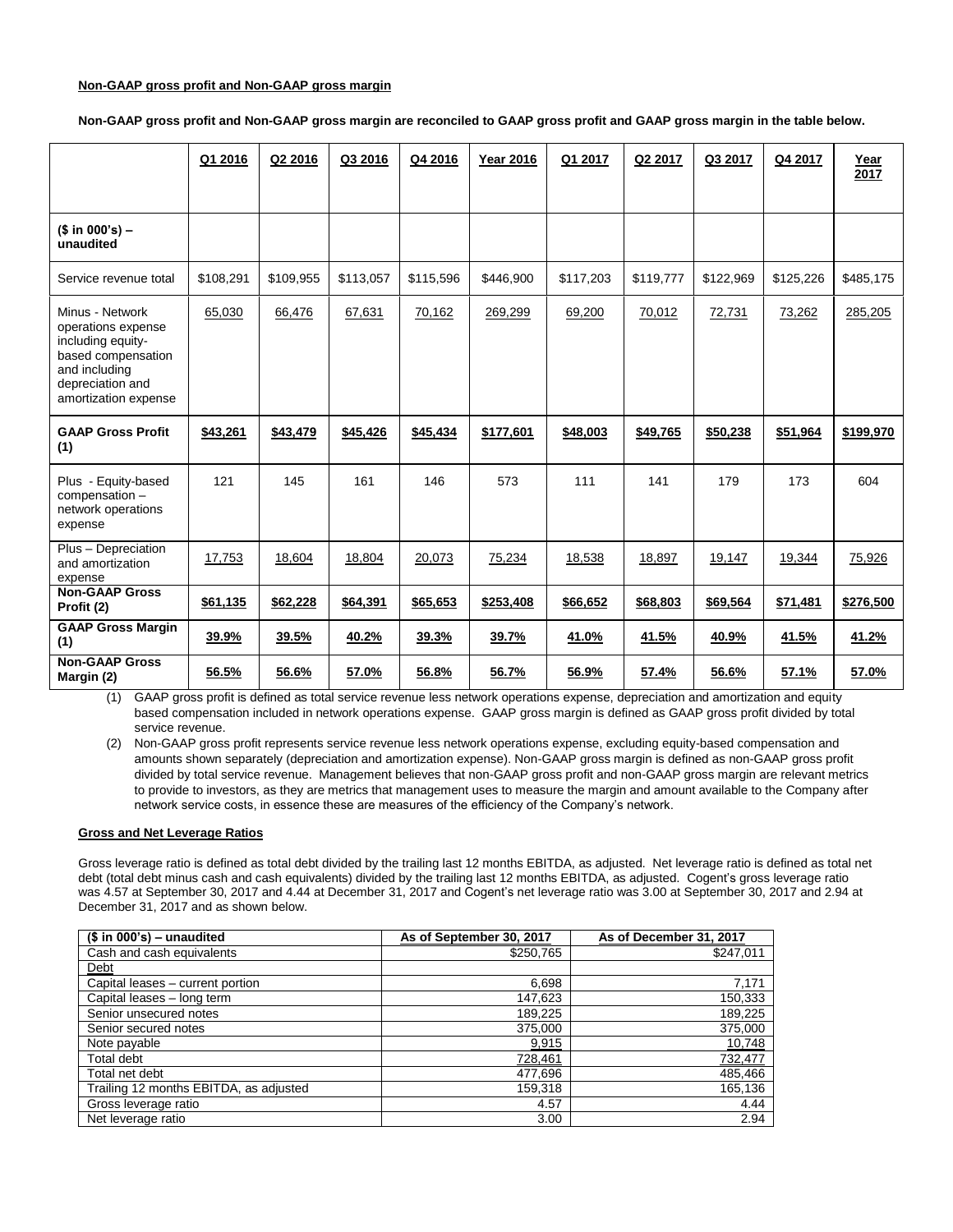Cogent's SEC filings are available online via the Investor Relations section of **[www.cogentco.com](http://www.cogentco.com/)** or on the Securities and Exchange Commission's website at **[www.sec.gov](http://www.sec.gov/)**.

## **COGENT COMMUNICATIONS HOLDINGS, INC., AND SUBSIDIARIES**

### **CONSOLIDATED BALANCE SHEETS**

#### **AS OF DECEMBER 31, 2017 AND 2016**

## **(IN THOUSANDS, EXCEPT SHARE AND PER SHARE DATA)**

|                                                                                                   |               | 2017          | 2016       |
|---------------------------------------------------------------------------------------------------|---------------|---------------|------------|
| <b>Assets</b>                                                                                     |               |               |            |
| <b>Current assets:</b>                                                                            |               |               |            |
| Cash and cash equivalents                                                                         |               | $$247,011$ \$ | 274,319    |
| Accounts receivable, net of allowance for doubtful accounts of \$1,499 and \$1,734, respectively  |               | 39,096        | 33,598     |
| Prepaid expenses and other current assets                                                         |               | 20,011        | 19,706     |
| Total current assets                                                                              |               | 306,118       | 327,623    |
| <b>Property and equipment:</b>                                                                    |               |               |            |
| Property and equipment                                                                            |               | 1,233,756     | 1,136,470  |
| Accumulated depreciation and amortization                                                         |               | (852, 474)    | (774, 829) |
| Total property and equipment, net                                                                 |               | 381,282       | 361,641    |
| <b>Deferred tax assets</b>                                                                        |               | 17,616        | 42,241     |
| Deposits and other assets (\$736 and \$128 restricted, respectively)                              |               | 5,572         | 6,387      |
| <b>Total assets</b>                                                                               | \$            | 710,588 \$    | 737,892    |
|                                                                                                   |               |               |            |
| Liabilities and stockholders' equity<br><b>Current liabilities:</b>                               |               |               |            |
| Accounts payable                                                                                  | \$            | 11,592 \$     | 11,551     |
| Accrued and other current liabilities                                                             |               | 47,947        | 47,149     |
| Installment payment agreement, current portion, net of discount of \$337 and \$204, respectively  |               | 7,816         | 2,587      |
| Current maturities, capital lease obligations                                                     |               | 7,171         | 6,626      |
| Total current liabilities                                                                         |               | 74,526        | 67,913     |
| Senior secured 2022 notes, net of unamortized debt costs of \$1,870 and \$2,257, respectively and |               |               |            |
| including premium of \$382 and \$462, respectively                                                |               | 373,512       | 373,205    |
| Senior unsecured 2021 notes, net of unamortized debt costs of \$2,060 and \$2,575, respectively   |               | 187,165       | 186,650    |
| Capital lease obligations, net of current maturities                                              |               | 150,333       | 135,335    |
| Other long term liabilities                                                                       |               | 27,596        | 28,043     |
| <b>Total liabilities</b>                                                                          |               | 813,132       | 791,146    |
| <b>Commitments and contingencies</b>                                                              |               |               |            |
| <b>Stockholders' equity:</b>                                                                      |               |               |            |
| Common stock, \$0.001 par value; 75,000,000 shares authorized; 45,960,799 and 45,478,787 shares   |               |               |            |
| issued and outstanding, respectively                                                              |               | 46            | 45         |
| Additional paid-in capital                                                                        |               | 456,696       | 442,799    |
| Accumulated other comprehensive income                                                            |               | (4,600)       | (17, 193)  |
| Accumulated deficit                                                                               |               | (554, 686)    | (478,905)  |
| Total stockholders' deficit                                                                       |               | (102, 544)    | (53,254)   |
| Total liabilities and stockholders' equity                                                        | $\frac{1}{2}$ | 710,588 \$    | 737,892    |
|                                                                                                   |               |               |            |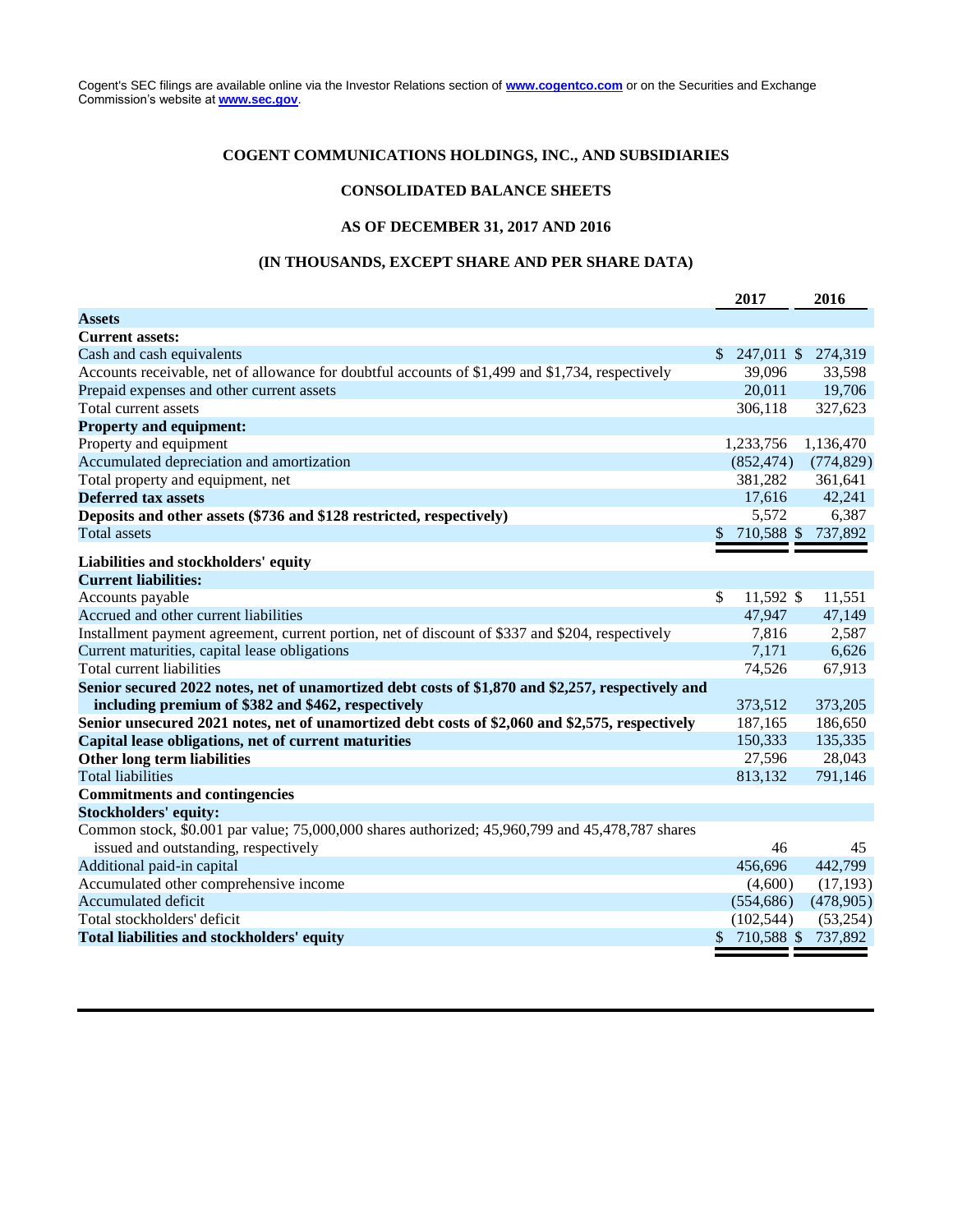## **COGENT COMMUNICATIONS HOLDINGS, INC., AND SUBSIDIARIES**

## **CONDENSED CONSOLIDATED STATEMENTS OF COMPREHENSIVE INCOME (LOSS)**

## **FOR THE THREE MONTHS ENDED DECEMBER 31, 2017 AND DECEMBER 31, 2016**

## **(IN THOUSANDS, EXCEPT SHARE AND PER SHARE AMOUNTS)**

|                                                                                                                                                                            | <b>Three Months</b><br><b>Ended</b><br><b>December 31, 2017</b> |                        | <b>Three Months</b><br><b>Ended</b><br><b>December 31, 2016</b> |                        |
|----------------------------------------------------------------------------------------------------------------------------------------------------------------------------|-----------------------------------------------------------------|------------------------|-----------------------------------------------------------------|------------------------|
| <b>Service revenue</b>                                                                                                                                                     | \$                                                              | (Unaudited)<br>125,226 | \$                                                              | (Unaudited)<br>115,596 |
| <b>Operating expenses:</b>                                                                                                                                                 |                                                                 |                        |                                                                 |                        |
| Network operations (including \$173 and \$146 of equity-based compensation<br>expense, respectively, exclusive of depreciation and amortization shown<br>separately below) |                                                                 | 53,918                 |                                                                 | 50,089                 |
| Selling, general, and administrative (including \$3,511 and \$2,730 of equity-<br>based compensation expense, respectively)                                                |                                                                 | 31,749                 |                                                                 | 31,306                 |
| Depreciation and amortization                                                                                                                                              |                                                                 | 19,344                 |                                                                 | 20,073                 |
| Total operating expenses                                                                                                                                                   |                                                                 | 105,011                |                                                                 | 101,468                |
| <b>Gains on equipment transactions</b>                                                                                                                                     |                                                                 | 319                    |                                                                 | 667                    |
| <b>Operating income</b>                                                                                                                                                    |                                                                 | 20,534                 |                                                                 | 14,795                 |
| Interest income and other, net                                                                                                                                             |                                                                 | 166                    |                                                                 | 341                    |
| <b>Interest expense</b>                                                                                                                                                    |                                                                 | (12,222)               |                                                                 | (10,602)               |
| Income before income taxes                                                                                                                                                 |                                                                 | 8,478                  |                                                                 | 4,534                  |
| <b>Income tax expense</b>                                                                                                                                                  |                                                                 | (14,705)               |                                                                 | (642)                  |
| Net (loss) income                                                                                                                                                          | \$                                                              | (6,227)                | \$                                                              | 3,892                  |
| <b>Comprehensive loss:</b>                                                                                                                                                 |                                                                 |                        |                                                                 |                        |
| Net (loss) income                                                                                                                                                          | \$                                                              | (6,227)                | $\mathbb{S}$                                                    | 3,892                  |
| Foreign currency translation adjustment                                                                                                                                    |                                                                 | 1,312                  |                                                                 | (5,295)                |
| <b>Comprehensive loss</b>                                                                                                                                                  | \$                                                              | (4,915)                | \$                                                              | (1, 403)               |
| Net (loss) income per common share:                                                                                                                                        |                                                                 |                        |                                                                 |                        |
| Basic and diluted net (loss) income per common share                                                                                                                       | \$                                                              | (0.14)                 | $\mathcal{S}$                                                   | 0.09                   |
| Dividends declared per common share                                                                                                                                        | \$                                                              | 0.48                   | $\frac{1}{2}$                                                   | 0.40                   |
| Weighted-average common shares - basic                                                                                                                                     |                                                                 | 44,844,469             |                                                                 | 44,577,826             |
| Weighted-average common shares - diluted                                                                                                                                   |                                                                 | 44,844,469             |                                                                 | 44,803,782             |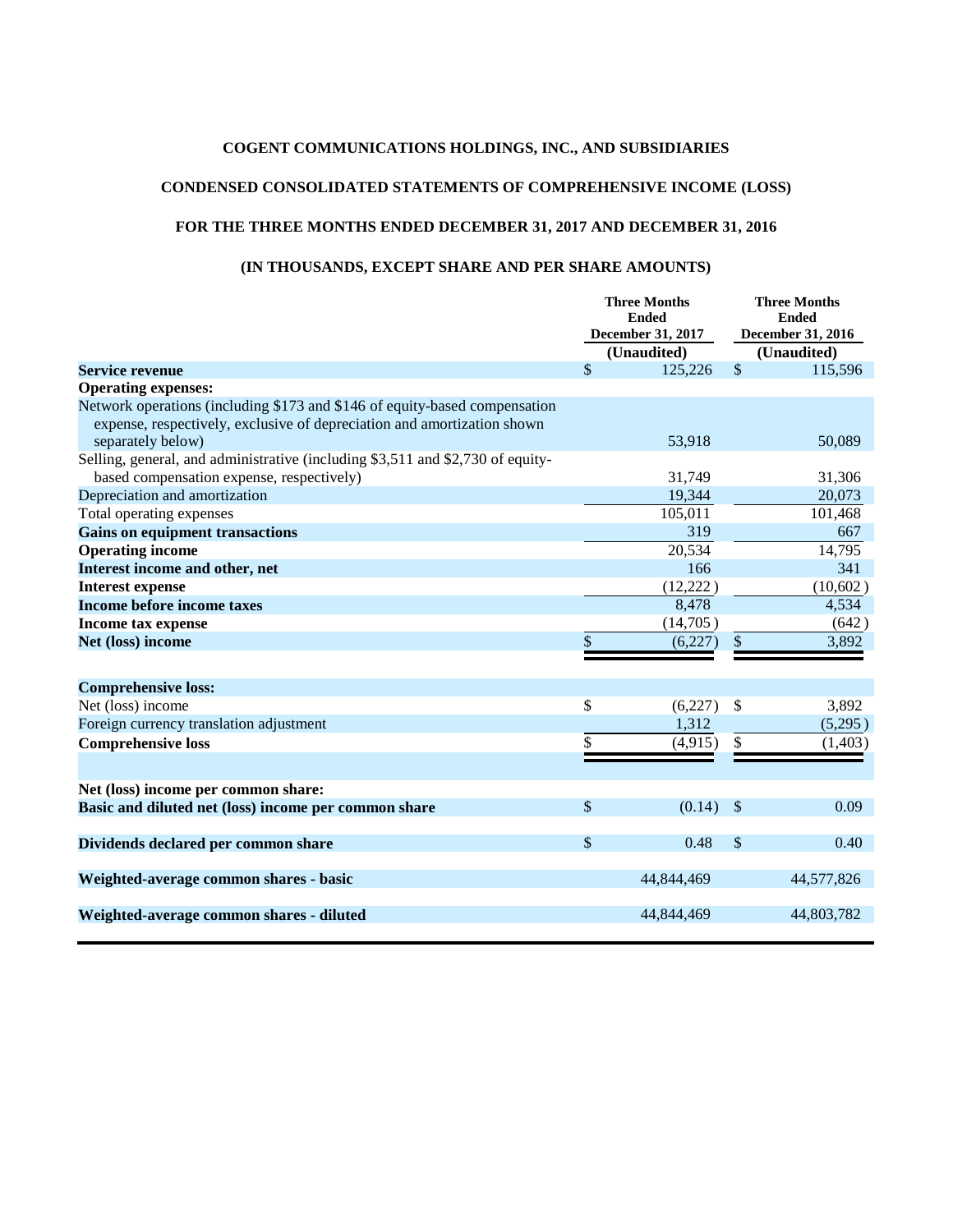## **COGENT COMMUNICATIONS HOLDINGS, INC., AND SUBSIDIARIES**

## **CONSOLIDATED STATEMENTS OF COMPREHENSIVE INCOME (LOSS)**

## **FOR EACH OF THE TWO YEARS ENDED DECEMBER 31, 2017**

### **(IN THOUSANDS, EXCEPT SHARE AND PER SHARE DATA)**

|                                                                                                    |             | 2017               | 2016       |  |
|----------------------------------------------------------------------------------------------------|-------------|--------------------|------------|--|
| <b>Service revenue</b>                                                                             | \$          | 485,175 \$         | 446,900    |  |
| <b>Operating expenses:</b>                                                                         |             |                    |            |  |
| Network operations (including \$604 and \$573 of equity-based compensation expense,                |             |                    |            |  |
| respectively), exclusive of amounts shown separately                                               |             | 209,278            | 194,066    |  |
| Selling, general, and administrative (including \$12,686 and \$10,162 of equity-based compensation |             |                    |            |  |
| expense, respectively)                                                                             |             | 127,915            | 120,709    |  |
| Depreciation and amortization                                                                      |             | 75,926             | 75,235     |  |
| Total operating expenses                                                                           |             | 413,119            | 390,010    |  |
| <b>Gains on equipment transactions</b>                                                             |             | 3,862              | 7,739      |  |
| Losses on debt extinguishment and redemption                                                       |             |                    | (587)      |  |
| <b>Operating income</b>                                                                            |             | 75,918             | 64,042     |  |
| <b>Interest income and other</b>                                                                   |             | 3,667              | 1,021      |  |
| <b>Interest expense</b>                                                                            |             | (48, 467)          | (40, 803)  |  |
| Income before income taxes                                                                         |             | 31,118             | 24,260     |  |
| Income tax expense                                                                                 |             | (25, 242)          | (9, 331)   |  |
| <b>Net income</b>                                                                                  |             | 5,876 \$           | 14,929     |  |
| <b>Comprehensive income:</b>                                                                       |             |                    |            |  |
| Net income                                                                                         | \$          | 5,876 \$           | 14,929     |  |
| Foreign currency translation adjustment                                                            |             | 12.593             | (2,500)    |  |
| <b>Comprehensive income</b>                                                                        | \$          | 18,469 \$          | 12,429     |  |
|                                                                                                    |             |                    |            |  |
| Net income per common share:                                                                       |             |                    |            |  |
| Basic and diluted net income per common share                                                      | $\sqrt{\ }$ | $0.13 \text{ }$ \$ | 0.33       |  |
| Dividends declared per common share                                                                | \$          | 1.80S              | 1.51       |  |
| Weighted-average common shares-basic                                                               |             | 44,855,263         | 44,641,805 |  |
| Weighted-average common shares—diluted                                                             |             | 45,184,203         | 44,873,030 |  |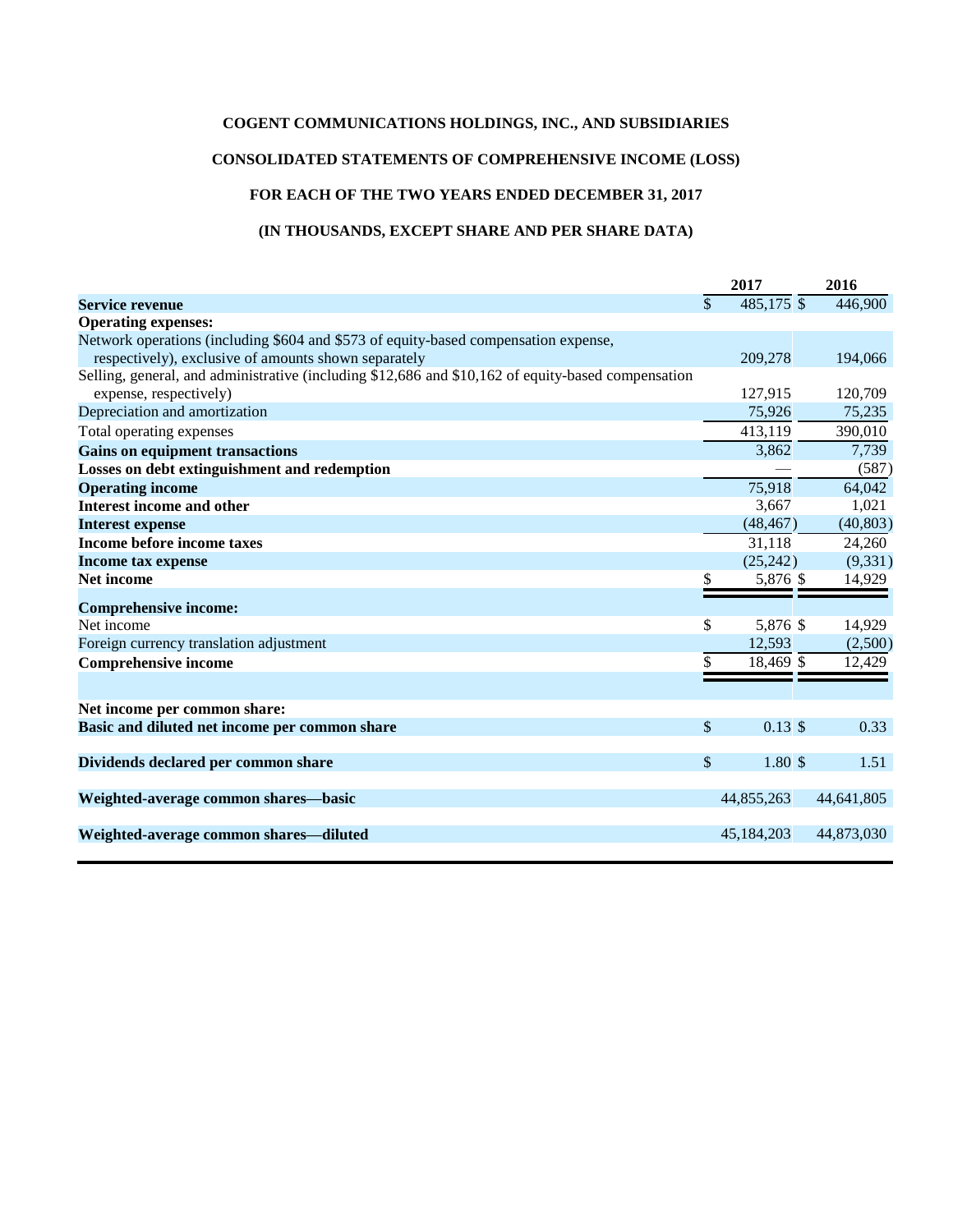### **COGENT COMMUNICATIONS HOLDINGS, INC., AND SUBSIDIARIES CONSOLIDATED STATEMENTS OF CASH FLOWS FOR THE THREE MONTHS ENDED DECEMBER 31, 2017 AND DECEMBER 31, 2016 (IN THOUSANDS)**

|                                                                                             | <b>Three months</b><br><b>Ended</b><br>December 31, 2017 |             | Three months<br><b>Ended</b><br><b>December 31, 2016</b> |           |
|---------------------------------------------------------------------------------------------|----------------------------------------------------------|-------------|----------------------------------------------------------|-----------|
|                                                                                             |                                                          | (Unaudited) | (Unaudited)                                              |           |
| <b>Cash flows from operating activities:</b>                                                |                                                          |             |                                                          |           |
| Net (loss) income                                                                           | \$                                                       | (6,227)     | \$                                                       | 3,892     |
| Adjustments to reconcile net (loss) income to net cash provided by operating<br>activities: |                                                          |             |                                                          |           |
| Depreciation and amortization                                                               |                                                          | 19,343      |                                                          | 20,074    |
| Amortization of debt discount and premium                                                   |                                                          | 340         |                                                          | 226       |
| Equity-based compensation expense (net of amounts capitalized)                              |                                                          | 3,684       |                                                          | 2,876     |
| (Gains) losses — equipment transactions and other, net                                      |                                                          | (439)       |                                                          | (549)     |
| Deferred income taxes                                                                       |                                                          | 14,844      |                                                          | 771       |
| Changes in operating assets and liabilities:                                                |                                                          |             |                                                          |           |
| Accounts receivable, net                                                                    |                                                          | 156         |                                                          | (705)     |
| Prepaid expenses and other current assets                                                   |                                                          | 501         |                                                          | 333       |
| Accounts payable, accrued liabilities and other long-term liabilities                       |                                                          | (1,160)     |                                                          | 5,768     |
| Deposits and other assets                                                                   |                                                          | 318         |                                                          | 1,193     |
| Net cash provided by operating activities                                                   |                                                          | 31,360      |                                                          | 33,879    |
| <b>Cash flows from investing activities:</b>                                                |                                                          |             |                                                          |           |
| Purchases of property and equipment                                                         |                                                          | (10,618)    |                                                          | (7, 195)  |
| Net cash used in investing activities                                                       |                                                          | (10,618)    |                                                          | (7, 195)  |
| <b>Cash flows from financing activities:</b>                                                |                                                          |             |                                                          |           |
| Dividends paid                                                                              |                                                          | (21, 833)   |                                                          | (18, 199) |
| Purchases of common stock                                                                   |                                                          |             |                                                          | (2,826)   |
| Net proceeds from issuance of senior secured 2022 notes—net of debt costs of<br>\$1,202     |                                                          |             |                                                          | 124,267   |
| Proceeds from exercises of stock options                                                    |                                                          | 303         |                                                          | 326       |
| Principal payments of installment payment agreement                                         |                                                          | (1,619)     |                                                          |           |
| Principal payments of capital lease obligations                                             |                                                          | (1, 833)    |                                                          | (2,808)   |
| Net cash (used in) provided by financing activities                                         |                                                          | (24, 982)   |                                                          | 100,760   |
| Effect of exchange rates changes on cash                                                    |                                                          | 486         |                                                          | (1,276)   |
| Net (decrease) increase in cash and cash equivalents                                        |                                                          | (3,754)     |                                                          | 126,168   |
| Cash and cash equivalents, beginning of period                                              |                                                          | 250,765     |                                                          | 148,151   |
| Cash and cash equivalents, end of period                                                    | \$                                                       | 247,011     | \$                                                       | 274,319   |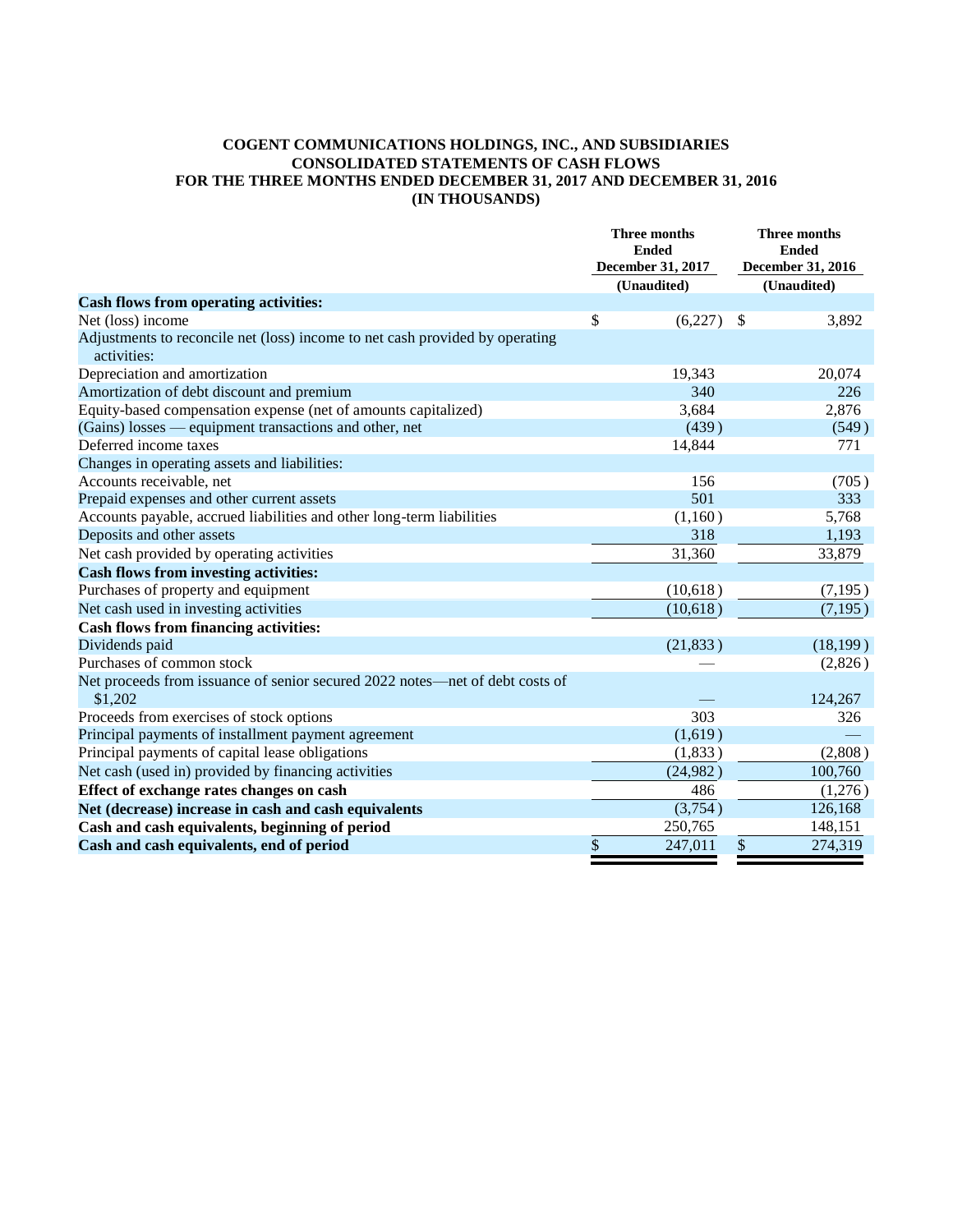#### **COGENT COMMUNICATIONS HOLDINGS, INC., AND SUBSIDIARIES**

#### **CONSOLIDATED STATEMENTS OF CASH FLOWS**

### **FOR EACH OF THE TWO YEARS ENDED DECEMBER 31, 2017**

#### **(IN THOUSANDS)**

|                                                                                            | 2017        |              | 2016                    |
|--------------------------------------------------------------------------------------------|-------------|--------------|-------------------------|
| <b>Cash flows from operating activities:</b>                                               |             |              |                         |
| Net income                                                                                 | \$<br>5,876 | $\mathbb{S}$ | 14,929                  |
| Adjustments to reconcile net income to net cash provided by operating activities:          |             |              |                         |
| Depreciation and amortization                                                              | 75,926      |              | 75,235                  |
| Amortization of debt discount and premium                                                  | 1,239       |              | 1,105                   |
| Equity-based compensation expense (net of amounts capitalized)                             | 13,290      |              | 10,735                  |
| Losses on debt extinguishment and redemption                                               |             |              | 587                     |
| Gains—equipment transactions and other, net                                                | (4,833)     |              | (7,674)                 |
| Deferred income taxes                                                                      | 24,679      |              | 9,224                   |
| Changes in operating assets and liabilities:                                               |             |              |                         |
| Accounts receivable                                                                        | (4,161)     |              | (3,183)                 |
| Prepaid expenses and other current assets                                                  | 1,146       |              | (2,923)                 |
| Deposits and other assets                                                                  | 1,111       |              | (336)                   |
| Accounts payable, accrued liabilities and other long-term liabilities                      | (2,571)     |              | 10,268                  |
| Net cash provided by operating activities                                                  | 111,702     |              | 107,967                 |
| <b>Cash flows from investing activities:</b>                                               |             |              |                         |
| Purchases of property and equipment                                                        | (45, 801)   |              | (45,234)                |
| Net cash used in investing activities                                                      | (45, 801)   |              | (45, 234)               |
| <b>Cash flows from financing activities:</b>                                               |             |              |                         |
| Net proceeds from issuance of 2022 secured notes—net of debt costs of \$1,202 and \$1,397, |             |              |                         |
| respectively                                                                               |             |              | 124,267                 |
| Extinguishment of 2021 unsecured notes                                                     |             |              | (10,775)                |
| Dividends paid                                                                             | (81, 657)   |              | (68,210)                |
| Principal payments of capital lease obligations                                            | (11,201)    |              | (12, 466)               |
| Principal payments of installment payment agreement                                        | (3,802)     |              | (21,203)                |
| Purchases of common stock                                                                  | (1,829)     |              | (4, 492)                |
| Proceeds from exercises of common stock options                                            | 1,222       |              | 1,220                   |
| Net cash (used in) provided by financing activities                                        | (97, 267)   |              | 8,341                   |
| Effect of exchange rate changes on cash                                                    | 4,058       |              | (346)                   |
| Net (decrease) increase in cash and cash equivalents                                       | (27,308)    |              | 70,728                  |
| Cash and cash equivalents, beginning of year                                               | 274,319     |              | 203,591                 |
| Cash and cash equivalents, end of year                                                     | \$247,011   |              | $\overline{\$}$ 274,319 |
|                                                                                            |             |              |                         |

*Except for historical information and discussion contained herein, statements contained in this release constitute forward-looking statements within the meaning of the Private Securities Litigation Reform Act of 1995. Such statements include, but are not limited to statements identified by words such as "believes," "expects," "anticipates," "estimates," "intends," "plans," "targets," "projects" and similar expressions. The statements in this release are based upon the current beliefs and expectations of Cogent's management and are subject to significant risks and uncertainties. Actual results may differ from those set forth in the forwardlooking statements. Numerous factors could cause or contribute to such differences, including future economic instability in the global economy or a contraction of the capital markets which could affect spending on Internet services and our ability to engage*  in financing activities; the impact of changing foreign exchange rates (in particular the Euro to USD and Canadian dollar to USD